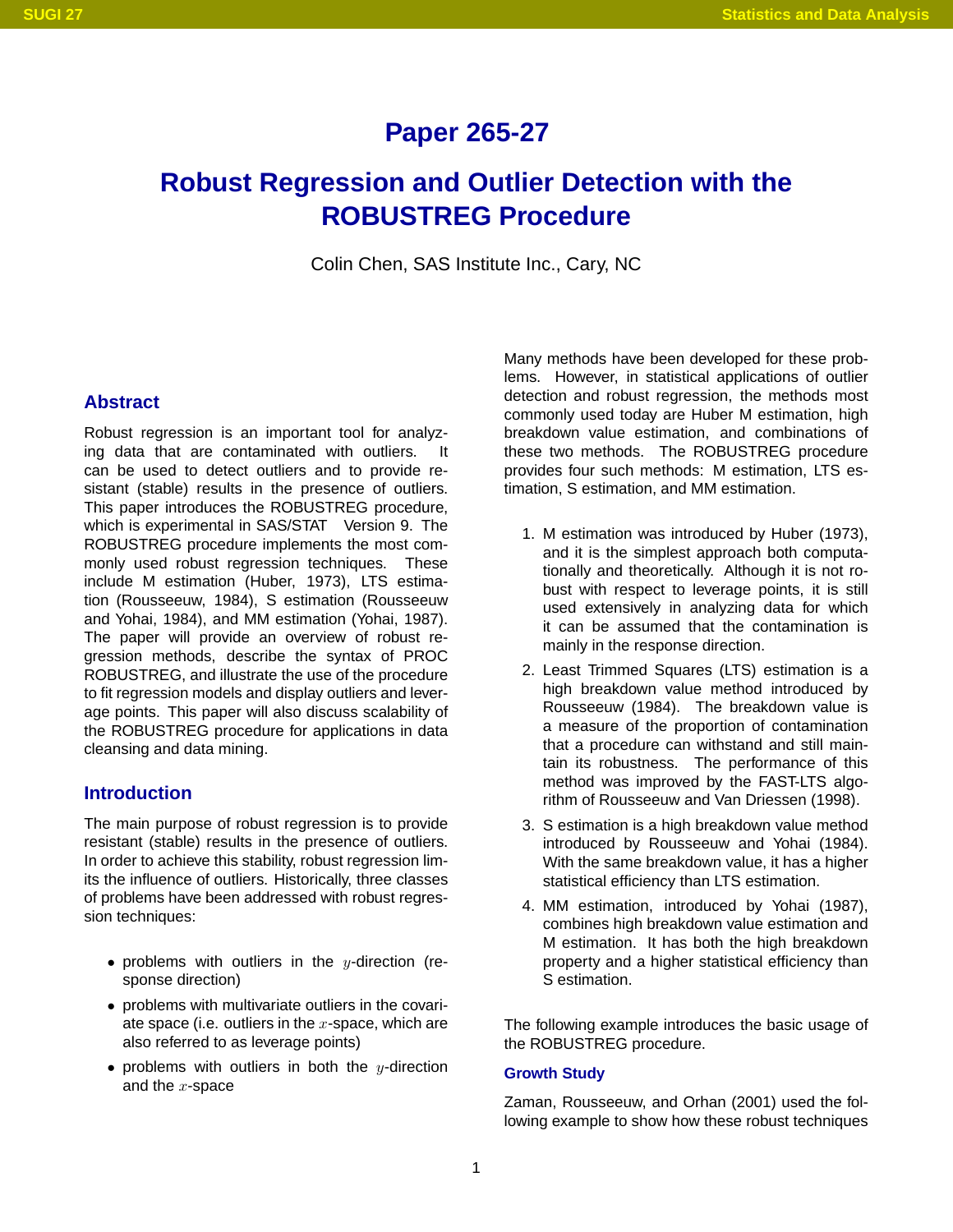substantially improve the Ordinary Least Squares (OLS) results for the growth study of De Long and Summers.

De Long and Summers (1991) studied the national growth of 61 countries from 1960 to 1985 using OLS.

| data growth;        |                                         |                  |                  |                  |                  |
|---------------------|-----------------------------------------|------------------|------------------|------------------|------------------|
|                     | input country\$ GDP LFG EQP NEQ GAP @@; |                  |                  |                  |                  |
| datalines:          |                                         |                  |                  |                  |                  |
| Argentin            | 0.0089                                  | 0.0118           | 0.0214           | 0.2286           | 0.6079           |
| Austria             | 0.0332                                  | 0.0014           | 0.0991           | 0.1349           | 0.5809           |
| Belgium             | 0.0256                                  | 0.0061           | 0.0684           | 0.1653           | 0.4109           |
| Bolivia             | 0.0124                                  | 0.0209           | 0.0167           | 0.1133           | 0.8634           |
| Botswana            | 0.0676                                  | 0.0239           | 0.1310           | 0.1490           | 0.9474           |
| Brazil              | 0.0437                                  | 0.0306           | 0.0646           | 0.1588           | 0.8498           |
| Cameroon            | 0.0458                                  | 0.0169           | 0.0415           | 0.0885           | 0.9333           |
| Canada              | 0.0169                                  | 0.0261           | 0.0771           | 0.1529           | 0.1783           |
| Chile               | 0.0021                                  | 0.0216           | 0.0154           | 0.2846           | 0.5402           |
| Colombia            | 0.0239                                  | 0.0266           | 0.0229           | 0.1553           | 0.7695           |
| CostaRic            | 0.0121                                  | 0.0354           | 0.0433           | 0.1067           | 0.7043           |
| Denmark             | 0.0187                                  | 0.0115           | 0.0688           | 0.1834           | 0.4079           |
| Dominica            | 0.0199                                  | 0.0280           | 0.0321           | 0.1379           | 0.8293           |
| Ecuador             | 0.0283                                  | 0.0274           | 0.0303           | 0.2097           | 0.8205           |
| ElSalvad            | 0.0046                                  | 0.0316           | 0.0223           | 0.0577           | 0.8414           |
| Ethiopia            | 0.0094                                  | 0.0206           | 0.0212           | 0.0288           | 0.9805           |
| Finland             | 0.0301                                  | 0.0083           | 0.1206           | 0.2494           | 0.5589           |
| France              | 0.0292                                  | 0.0089           | 0.0879           | 0.1767           | 0.4708           |
| Germany             | 0.0259                                  | 0.0047           | 0.0890           | 0.1885           | 0.4585           |
| Greece              | 0.0446                                  | 0.0044           | 0.0655           | 0.2245           | 0.7924           |
| Guatemal            | 0.0149                                  | 0.0242           | 0.0384           | 0.0516           | 0.7885           |
| Honduras            | 0.0148                                  | 0.0303           | 0.0446           | 0.0954           | 0.8850           |
| HongKong            | 0.0484<br>0.0115                        | 0.0359           | 0.0767           | 0.1233           | 0.7471<br>0.9356 |
| India               |                                         | 0.0170           | 0.0278           | 0.1448<br>0.1179 |                  |
| Indonesi<br>Ireland | 0.0345<br>0.0288                        | 0.0213<br>0.0081 | 0.0221<br>0.0814 | 0.1879           | 0.9243<br>0.6457 |
| Israel              | 0.0452                                  | 0.0305           | 0.1112           | 0.1788           | 0.6816           |
| Italy               | 0.0362                                  | 0.0038           | 0.0683           | 0.1790           | 0.5441           |
| IvoryCoa            | 0.0278                                  | 0.0274           | 0.0243           | 0.0957           | 0.9207           |
| Jamaica             | 0.0055                                  | 0.0201           | 0.0609           | 0.1455           | 0.8229           |
| Japan               | 0.0535                                  | 0.0117           | 0.1223           | 0.2464           | 0.7484           |
| Kenya               | 0.0146                                  | 0.0346           | 0.0462           | 0.1268           | 0.9415           |
| Korea               | 0.0479                                  | 0.0282           | 0.0557           | 0.1842           | 0.8807           |
| Luxembou            | 0.0236                                  | 0.0064           | 0.0711           | 0.1944           | 0.2863           |
| Madagasc            | $-0.0102$                               | 0.0203           | 0.0219           | 0.0481           | 0.9217           |
| Malawi              | 0.0153                                  | 0.0226           | 0.0361           | 0.0935           | 0.9628           |
| Malaysia            | 0.0332                                  | 0.0316           | 0.0446           | 0.1878           | 0.7853           |
| Mali                | 0.0044                                  | 0.0184           | 0.0433           | 0.0267           | 0.9478           |
| Mexico              | 0.0198                                  | 0.0349           | 0.0273           | 0.1687           | 0.5921           |
| Morocco             | 0.0243                                  | 0.0281           | 0.0260           | 0.0540           | 0.8405           |
| Netherla            | 0.0231                                  | 0.0146           | 0.0778           | 0.1781           | 0.3605           |
| Nigeria             | $-0.0047$                               | 0.0283           | 0.0358           | 0.0842           | 0.8579           |
| Norway              | 0.0260                                  | 0.0150           | 0.0701           | 0.2199           | 0.3755           |
| Pakistan            | 0.0295                                  | 0.0258           | 0.0263           | 0.0880           | 0.9180           |
| Panama              | 0.0295                                  | 0.0279           | 0.0388           | 0.2212           | 0.8015           |
| Paraguay            | 0.0261                                  | 0.0299           | 0.0189           | 0.1011           | 0.8458           |
| Peru                | 0.0107                                  | 0.0271           | 0.0267           | 0.0933           | 0.7406           |
| Philippi            | 0.0179                                  | 0.0253           | 0.0445           | 0.0974           | 0.8747           |
| Portugal            | 0.0318                                  | 0.0118           | 0.0729           | 0.1571           | 0.8033           |
| Senegal             | $-0.0011$                               | 0.0274           | 0.0193           | 0.0807           | 0.8884           |
| Spain               | 0.0373                                  | 0.0069           | 0.0397           | 0.1305           | 0.6613           |
| SriLanka            | 0.0137                                  | 0.0207           | 0.0138           | 0.1352           | 0.8555           |
| Tanzania            | 0.0184                                  | 0.0276           | 0.0860           | 0.0940           | 0.9762           |
| Thailand            | 0.0341                                  | 0.0278           | 0.0395           | 0.1412           | 0.9174<br>0.7838 |
| Tunisia             | 0.0279                                  | 0.0256           | 0.0428           | 0.0972           |                  |
| U.K.<br>U.S.        | 0.0189<br>0.0133                        | 0.0048<br>0.0189 | 0.0694<br>0.0762 | 0.1132<br>0.1356 | 0.4307<br>0.0000 |
| Uruguay             | 0.0041                                  | 0.0052           | 0.0155           | 0.1154           | 0.5782           |
| Venezuel            | 0.0120                                  | 0.0378           | 0.0340           | 0.0760           | 0.4974           |
| Zambia              | $-0.0110$                               | 0.0275           | 0.0702           | 0.2012           | 0.8695           |
| Zimbabwe            |                                         | 0.0110 0.0309    | 0.0843           | 0.1257           | 0.8875           |
| ÷                   |                                         |                  |                  |                  |                  |

The regression equation they used is

 $GDP = \beta_0 + \beta_1 LFG + \beta_2 GAP + \beta_3 EQP + \beta_4 NEQ + \epsilon,$ 

where the response variable is the GDP growth per worker  $(GDP)$  and the regressors are the constant term, labor force growth  $(LFG)$ , relative GDP gap  $(GAP)$ , equipment investment  $(EQP)$ , and nonequipment investment  $(NEQ)$ .

The following statements invoke the REG procedure for the OLS analysis:

```
proc reg data=growth;
   model GDP = LFG GAP EQP NEQ ;
run;
```
The OLS analysis of [Figure 1](#page-1-0) indicates that  $GAP$  and  $EQP$  have a significant influence on  $GDP$  at the  $5\%$ level.

| The REG Procedure |              |            |                         |         |            |  |  |  |  |
|-------------------|--------------|------------|-------------------------|---------|------------|--|--|--|--|
| Model: MODEL1     |              |            |                         |         |            |  |  |  |  |
|                   |              |            | Dependent Variable: GDP |         |            |  |  |  |  |
|                   |              |            |                         |         |            |  |  |  |  |
|                   |              |            | Parameter Estimates     |         |            |  |  |  |  |
|                   |              |            |                         |         |            |  |  |  |  |
|                   |              | Parameter  | Standard                |         |            |  |  |  |  |
| Variable          | DF           | Estimate   | Error                   | t Value | t <br>Pr > |  |  |  |  |
| Intercept         | 1            | $-0.01430$ | 0.01028                 | $-1.39$ | 0.1697     |  |  |  |  |
| LFG               | 1            | $-0.02981$ | 0.19838                 | $-0.15$ | 0.8811     |  |  |  |  |
|                   |              |            |                         |         |            |  |  |  |  |
| GAP               | 1            | 0.02026    | 0.00917                 | 2.21    | 0.0313     |  |  |  |  |
| EQP               | 1            | 0.26538    | 0.06529                 | 4.06    | 0.0002     |  |  |  |  |
| <b>NEQ</b>        | $\mathbf{1}$ | 0.06236    | 0.03482                 | 1.79    | 0.0787     |  |  |  |  |

#### <span id="page-1-0"></span>**Figure 1.** OLS Estimates

The following statements invoke the ROBUSTREG procedure with the default M estimation.

**proc robustreg data=growth; model GDP = LFG GAP EQP NEQ / diagnostics leverage; output out=robout r=resid sr=stdres; run;**

[Figure 2](#page-2-0) displays model information and summary statistics for variables in the model. [Figure 3](#page-2-1) displays the M estimates. Besides  $GAP$  and  $EQP$ , the robust analysis also indicates  $NEQ$  has significant impact on GDP. This new finding is explained by [Figure 4,](#page-2-2) which shows that Zambia, the sixtieth country in the data, is an outlier. [Figure 4](#page-2-2) also displays leverage points; however, there are no serious high leverage points.

| The ROBUSTREG Procedure |                |                        |                    |                               |           |  |  |  |  |
|-------------------------|----------------|------------------------|--------------------|-------------------------------|-----------|--|--|--|--|
| Model Information       |                |                        |                    |                               |           |  |  |  |  |
|                         | Data Set       |                        |                    | <b>MYLIB.GROWTH</b>           |           |  |  |  |  |
|                         |                | Dependent Variable     |                    |                               | GDP       |  |  |  |  |
|                         |                | Number of Covariates   |                    |                               | 4         |  |  |  |  |
|                         |                | Number of Observations |                    |                               | 61        |  |  |  |  |
|                         | Name of Method |                        |                    | M-Estimation                  |           |  |  |  |  |
|                         |                |                        |                    |                               |           |  |  |  |  |
|                         |                |                        |                    |                               |           |  |  |  |  |
|                         |                |                        | Summary Statistics |                               |           |  |  |  |  |
|                         |                |                        |                    |                               |           |  |  |  |  |
|                         |                |                        |                    |                               | Standard  |  |  |  |  |
| Variable                | 01             | Median                 | Q3                 | Mean                          | Deviation |  |  |  |  |
|                         |                |                        |                    |                               |           |  |  |  |  |
| LFG                     | 0.0118         |                        |                    | $0.0239$ $0.02805$ $0.02113$  | 0.009794  |  |  |  |  |
| GAP                     | 0.57955        |                        |                    | 0.8015  0.88625  0.725777     | 0.21807   |  |  |  |  |
| EQP                     | 0.0265         |                        |                    | $0.0433$ $0.072$ $0.052325$   | 0.029622  |  |  |  |  |
| <b>NEO</b>              | 0.09555        |                        |                    | 0.1356  0.1812  0.139856      | 0.056966  |  |  |  |  |
| GDP                     | 0.01205        |                        |                    | $0.0231$ $0.03095$ $0.022384$ | 0.015516  |  |  |  |  |
|                         |                |                        |                    |                               |           |  |  |  |  |
|                         |                | Summary Statistics     |                    |                               |           |  |  |  |  |
|                         |                |                        |                    |                               |           |  |  |  |  |
|                         |                | Variable               | <b>MAD</b>         |                               |           |  |  |  |  |
|                         |                | LFG                    | 0.009489           |                               |           |  |  |  |  |
|                         |                | GAP                    | 0.177764           |                               |           |  |  |  |  |
|                         |                | EQP                    | 0.032469           |                               |           |  |  |  |  |
|                         |                | NEQ                    | 0.062418           |                               |           |  |  |  |  |
|                         |                | GDP                    | 0.014974           |                               |           |  |  |  |  |
|                         |                |                        |                    |                               |           |  |  |  |  |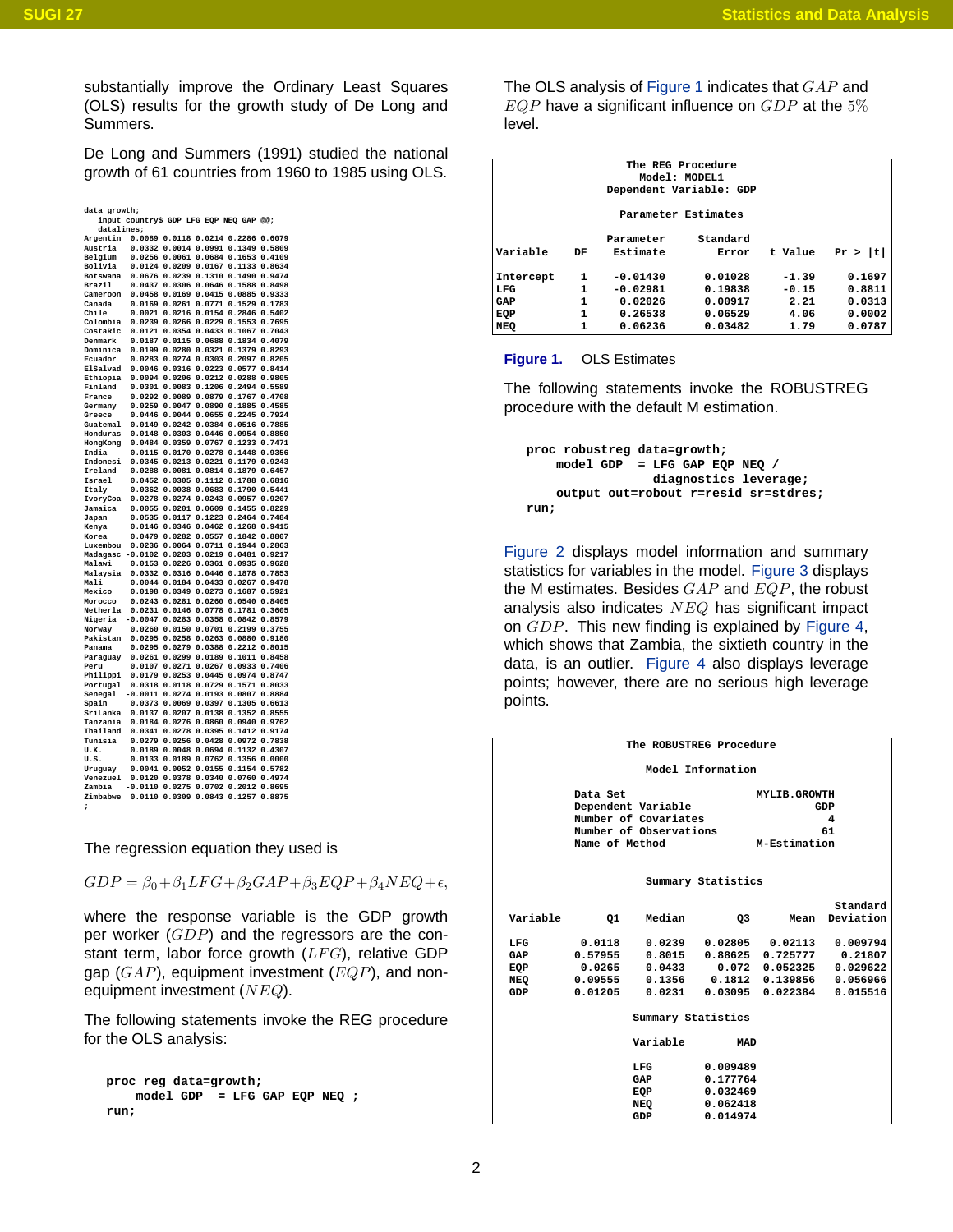## <span id="page-2-0"></span>**Figure 2.** Model Fitting Information and Summary **Statistics**

| The ROBUSTREG Procedure |              |                     |                           |           |                 |        |  |
|-------------------------|--------------|---------------------|---------------------------|-----------|-----------------|--------|--|
|                         |              |                     | Parameter Estimates       |           |                 |        |  |
|                         |              |                     | Standard                  |           | 95% Confidence  | $Chi-$ |  |
| Parameter DF Estimate   |              |                     | Error                     |           | Limits          | Square |  |
|                         |              |                     |                           |           |                 |        |  |
| Intercept               | $\mathbf{1}$ | $-0.0247$           | 0.0097                    | $-0.0437$ | $-0.0058$       | 6.53   |  |
| LFG                     |              | 1 0.1040            | 0.1867                    | $-0.2619$ | 0.4699          | 0.31   |  |
| GAP                     |              |                     | 1  0.0250  0.0086  0.0080 |           | 0.0419          | 8.36   |  |
| EQP                     |              |                     | 1 0.2968 0.0614           |           | $0.1764$ 0.4172 | 23.33  |  |
| NEQ                     |              | 1 0.0885            | 0.0328                    | 0.0242    | 0.1527          | 7.29   |  |
| Scale                   |              | $1 \quad$<br>0.0099 |                           |           |                 |        |  |
|                         |              |                     |                           |           |                 |        |  |
|                         |              |                     | Parameter Estimates       |           |                 |        |  |
|                         |              |                     | Parameter Pr > ChiSq      |           |                 |        |  |
|                         |              |                     |                           |           |                 |        |  |
|                         |              |                     | Intercept                 | 0.0106    |                 |        |  |
|                         |              | LFG                 |                           | 0.5775    |                 |        |  |
|                         |              | GAP                 |                           | 0.0038    |                 |        |  |
|                         |              | EQP                 |                           | < .0001   |                 |        |  |
|                         |              | NEQ                 |                           | 0.0069    |                 |        |  |
|                         |              | Scale               |                           |           |                 |        |  |
|                         |              |                     |                           |           |                 |        |  |

<span id="page-2-1"></span>**Figure 3.** M estimates

| The ROBUSTREG Procedure |                     |            |          |           |         |  |  |  |  |  |
|-------------------------|---------------------|------------|----------|-----------|---------|--|--|--|--|--|
| Diagnostics             |                     |            |          |           |         |  |  |  |  |  |
| Robust                  |                     |            |          |           |         |  |  |  |  |  |
|                         | Mahalanobis         | <b>MCD</b> |          | Robust    |         |  |  |  |  |  |
| Obs                     | Distance            | Distance   | Leverage | Residual  | Outlier |  |  |  |  |  |
| 1                       | 2.6083              | 4.0639     | $\star$  | $-0.9424$ |         |  |  |  |  |  |
| 5                       | 3.4351              | 6.7391     | *        | 1.4200    |         |  |  |  |  |  |
| 8                       | 3.1876              | 4.6843     | $\star$  | $-0.1972$ |         |  |  |  |  |  |
| 9                       | 3.6752              | 5.0599     | $\star$  | $-1.8784$ |         |  |  |  |  |  |
| 17                      | 2.6024              | 3.8186     | $\star$  | $-1.7971$ |         |  |  |  |  |  |
| 23                      | 2.1225              | 3.8238     | $\star$  | 1.7161    |         |  |  |  |  |  |
| 27                      | 2.6461              | 5.0336     | $\star$  | 0.0909    |         |  |  |  |  |  |
| 31                      | 2.9179              | 4.7140     | $\star$  | 0.0216    |         |  |  |  |  |  |
| 53                      | 2.2600              | 4.3193     | $\star$  | $-1.8082$ |         |  |  |  |  |  |
| 57                      | 3.8701              | 5.4874     | *        | 0.1448    |         |  |  |  |  |  |
| 58                      | 2.5953              | 3.9671     | $\star$  | $-0.0978$ |         |  |  |  |  |  |
| 59                      | 2.9239              | 4.1663     | *        | 0.3573    |         |  |  |  |  |  |
| 60                      | 1.8562              | 2.7135     |          | $-4.9798$ | *       |  |  |  |  |  |
| 61                      | 1.9634              | 3.9128     | $\star$  | $-2.5959$ |         |  |  |  |  |  |
|                         | Diagnostics Profile |            |          |           |         |  |  |  |  |  |
|                         | Name                |            |          | Cutoff    |         |  |  |  |  |  |
|                         |                     | Percentage |          |           |         |  |  |  |  |  |
|                         | Outlier             | 0.0164     |          | 3.0000    |         |  |  |  |  |  |
|                         | Leverage            | 0.2131     |          | 3.3382    |         |  |  |  |  |  |
|                         |                     |            |          |           |         |  |  |  |  |  |

#### <span id="page-2-2"></span>**Figure 4.** Diagnostics

The following statements invoke the ROBUSTREG procedure with LTS estimation, which was used by Zaman, Rousseeuw, and Orhan (2001). The result is consistent with that of M estimation.

```
proc robustreg method=lts(h=33) fwls
               data=growth;
   model GDP = LFG GAP EQP NEQ /
                 diagnostics leverage ;
    output out=robout r=resid sr=stdres;
run;
```
[Figure 5](#page-2-3) displays the LTS estimates.

#### **The ROBUSTREG Procedure**

#### **LTS Profile**

| Total Number of Observations     |              |           | 61     |  |
|----------------------------------|--------------|-----------|--------|--|
| Number of Squares Minimized      |              |           | 33     |  |
| Number of Coefficients           |              |           | 5      |  |
| Highest Possible Breakdown Value |              |           | 0.4590 |  |
|                                  |              |           |        |  |
|                                  |              |           |        |  |
| LTS Parameter Estimates          |              |           |        |  |
|                                  |              |           |        |  |
| Parameter                        | DF           | Estimate  |        |  |
|                                  |              |           |        |  |
| Intercept                        | $\mathbf{1}$ | $-0.0249$ |        |  |
| LFG                              | $\mathbf{1}$ | 0.1123    |        |  |
| GAP                              | $\mathbf{1}$ | 0.0214    |        |  |
| EQP                              | 1            | 0.2669    |        |  |
| NEQ                              | 1            | 0.1110    |        |  |
| Scale                            |              | 0.0076    |        |  |
| WScale                           |              | 0.0109    |        |  |
|                                  |              |           |        |  |

#### <span id="page-2-3"></span>**Figure 5.** LTS estimates

[Figure 6](#page-2-4) displays outlier and leverage point diagnostics based on the LTS estimates. [Figure 7](#page-3-0) displays the final weighted least square estimates, which are identical to those reported in Zaman, Rousseeuw, and Orhan (2001).

|     |             | The ROBUSTREG Procedure |              |                   |         |
|-----|-------------|-------------------------|--------------|-------------------|---------|
|     |             | Diagnostics             |              |                   |         |
|     |             |                         |              |                   |         |
|     |             | Robust                  |              |                   |         |
|     | Mahalanobis | MCD                     |              | Robust            |         |
| Obs | Distance    | Distance                |              | Leverage Residual | Outlier |
| 1   | 2.6083      | 4.0639                  | *            | $-1.0715$         |         |
| 5   | 3.4351      | 6.7391                  | $^\star$     | 1.6574            |         |
| 8   | 3.1876      | 4.6843                  | $^\star$     | $-0.2324$         |         |
| 9   | 3.6752      | 5.0599                  | $^\star$     | $-2.0896$         |         |
| 17  | 2.6024      | 3.8186                  | $^\star$     | $-1.6367$         |         |
| 23  | 2.1225      | 3.8238                  | $^\star$     | 1.7570            |         |
| 27  | 2.6461      | 5.0336                  | $\star$      | 0.2334            |         |
| 31  | 2.9179      | 4.7140                  | $\ast$       | 0.0971            |         |
| 53  | 2.2600      | 4.3193                  | $\star$      | $-1.2978$         |         |
| 57  | 3.8701      | 5.4874                  | $^\ast$      | 0.0605            |         |
| 58  | 2.5953      | 3.9671                  | $\star$      | $-0.0857$         |         |
| 59  | 2.9239      | 4.1663                  | $^\star$     | 0.4113            |         |
| 60  | 1.8562      | 2.7135                  |              | $-4.4984$         | $\star$ |
| 61  | 1.9634      | 3.9128                  | $\star$      | $-2.1201$         |         |
|     |             |                         |              |                   |         |
|     |             | Diagnostics Profile     |              |                   |         |
|     | Name        | Percentage              |              | Cutoff            |         |
|     | Outlier     | 0.0164                  |              | 3.0000            |         |
|     | Leverage    | 0.2131                  |              | 3.3382            |         |
|     |             |                         |              |                   |         |
|     |             | Rsquare for             |              |                   |         |
|     |             | LTS-estimation          |              |                   |         |
|     | Rsquare     |                         | 0.7417678684 |                   |         |

<span id="page-2-4"></span>**Figure 6.** Diagnostics and LTS-Rsquare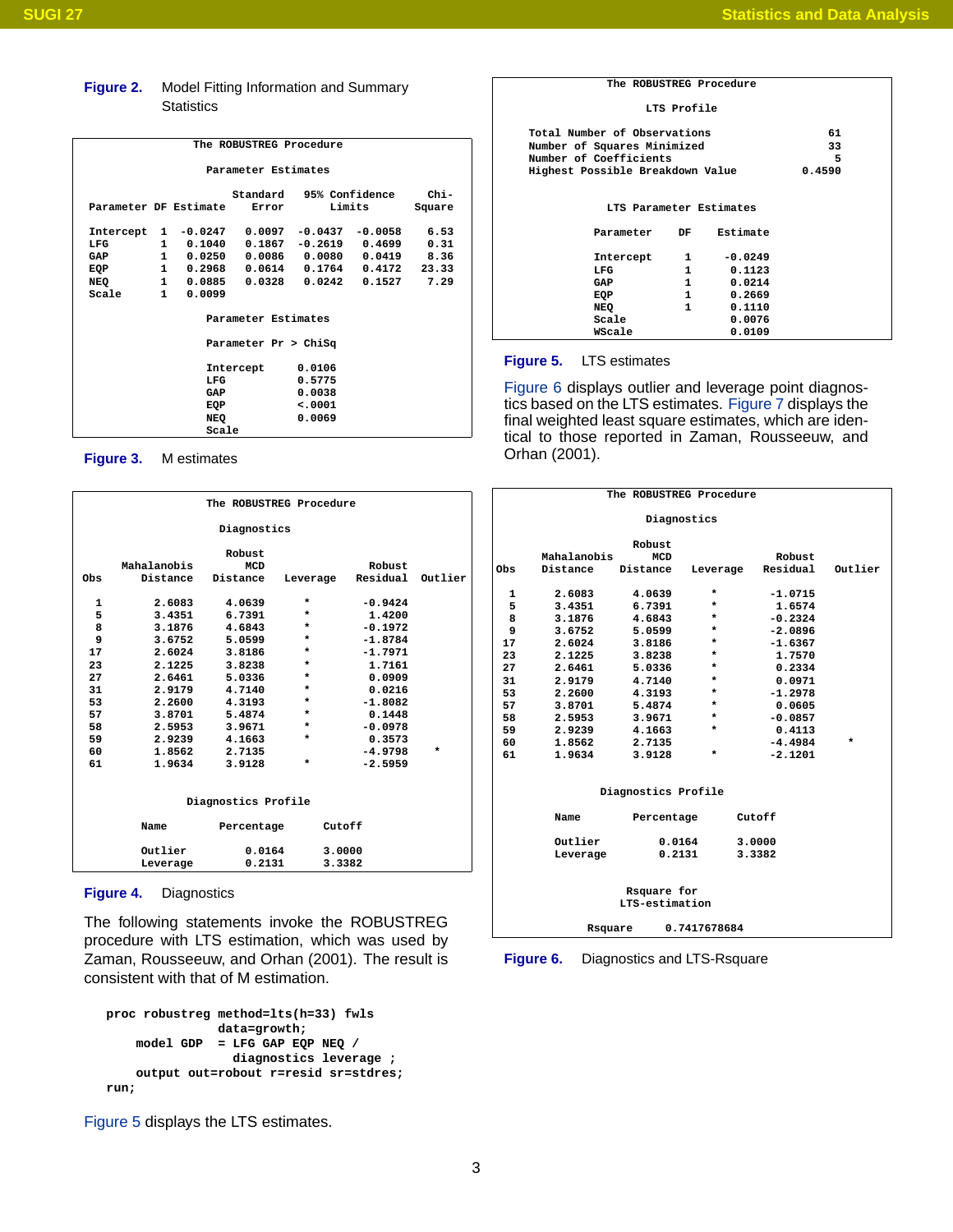| The ROBUSTREG Procedure                                           |  |
|-------------------------------------------------------------------|--|
| Parameter Estimates for Final Weighted LS                         |  |
|                                                                   |  |
| Standard 95% Confidence<br>$chi -$                                |  |
| Limits<br>Parameter DF Estimate<br>Error<br>Square                |  |
|                                                                   |  |
| 0.0093<br>$1 - 0.0222$<br>$-0.0403 - 0.0041$<br>5.75<br>Intercept |  |
| 1 0.0446<br>$0.1755 - 0.2995 0.3886$<br>0.06<br>LFG               |  |
| 1 0.0245<br>$0.0081$ $0.0085$ $0.0404$<br>9.05<br>GAP             |  |
| 1 0.2824 0.0576 0.1695 0.3953<br>24.03<br>EQP                     |  |
| 1 0.0849<br>0.0311<br>0.0239<br>0.1460<br>7.43<br>NEO             |  |
| Scale<br>0.0115                                                   |  |
|                                                                   |  |
| Parameter Estimates                                               |  |
| for Final Weighted                                                |  |
| LS                                                                |  |
|                                                                   |  |
| Parameter Pr > ChiSq                                              |  |
|                                                                   |  |
| 0.0165<br>Intercept                                               |  |
| LFG<br>0.7995                                                     |  |
| 0.0026<br>GAP                                                     |  |
| < .0001<br>EQP                                                    |  |
| NEQ<br>0.0064                                                     |  |
| Scale                                                             |  |

<span id="page-3-0"></span>**Figure 7.** Final Weighted LS estimates

The following section provides some theoretical background for robust estimates.

# **Robust Estimates**

Let  $X=(x_{ij})$  denote an  $n\times p$  matrix,  $y=(y_1,...,y_n)^T$ a given  $n$ -vector of responses, and  $\theta = (\theta_1,...,\theta_p)^T$  an unknown  $p$ -vector of parameters or coefficients whose components have to be estimated. The matrix  $X$ is called a design matrix. Consider the usual linear model

$$
y = X\theta + e
$$

where  $e=(e_1,...,e_n)^T$  is an  $n$ -vector of unknown errors. It is assumed that (for given  $X$ ) the components  $e_i$  of  $e$  are independent and identically distributed according to a distribution  $L(\cdot/\sigma)$ , where  $\sigma$  is a scale parameter (usually unknown). Often  $L(\cdot/\sigma) = \Phi(\cdot)$ , the standard normal distribution with density  $\phi(s) = (1/\sqrt{2})$  $(\overline{2}\pi)exp(-s^2/2)$ .  $r~=~(r_1,...,r_n)^T$  denotes the  $n$ vector of residuals for a given value of  $\theta$  and by  $x_i^T$ the  $i$ -th row of the matrix  $X$ .

The Ordinary Least Squares (OLS) estimate  $\hat{\theta}_{LS}$  of  $\theta$ is obtained as the solution of the problem

$$
\min_{\theta} Q_{LS}(\theta)
$$

where  $Q_{LS}(\theta) = \frac{1}{2} \sum_{i=1}^{n} r_i^2$ .

Taking the partial derivatives of  $Q_{LS}$  with respect to the components of  $\theta$  and setting them equal to zero yields the normal equations

$$
XX^T\theta = X^T y
$$

If the rank(X) is equal to p, the solution for  $\theta$  is

$$
\hat{\theta}_{LS} = (X^T X)^{-1} X^T y
$$

The least squares estimate is the maximum likelihood estimate when  $L(\cdot/\sigma) = \Phi(\cdot)$ . In this case the usual estimate of the scale parameter  $\sigma$  is

$$
\hat{\sigma}_{LS} = \sqrt{\frac{1}{(n-p)}Q_{LS}(\hat{\theta})}
$$

As shown in the growth study, the OLS estimate can be significantly influenced by a single outlier. To bound the influence of outliers, Huber (1973) introduced the M estimate.

#### **Huber-type Estimates**

Instead of minimizing a sum of squares, a Huber-type M estimator  $\hat{\theta}_M$  of  $\theta$  minimizes a sum of less rapidly increasing functions of the residuals:

$$
Q(\theta) = \sum_{i=1}^{n} \rho(\frac{r_i}{\sigma})
$$

where  $r = y - X\theta$ . For the OLS estimate,  $\rho$  is the quadratic function.

If  $\sigma$  is known, by taking derivatives with respect to  $\theta$ ,  $\hat{\theta}_M$  is also a solution of the system of p equations:

$$
\sum_{i=1}^{n} \psi(\frac{r_i}{\sigma}) x_{ij} = 0, \ j = 1, ..., p
$$

where  $\psi=\rho'$ . If  $\rho$  is convex,  $\hat{\theta}_M$  is the unique solution.

PROC ROBUSTREG solves this system by using iteratively reweighted least squares (IRLS). The weight function  $w(x)$  is defined as

$$
w(x) = \frac{\psi(x)}{x}
$$

PROC ROBUSTREG provides ten kinds of weight functions (corresponding to ten  $\rho$ -functions) through the WEIGHTFUNCTION= option in the MODEL statement. The scale parameter  $\sigma$  can be specified using the SCALE= option in the PROC statement.

If  $\sigma$  is unknown, then the function

$$
Q(\theta, \sigma) = \sum_{i=1}^{n} [\rho(\frac{r_i}{\sigma}) + a]\sigma
$$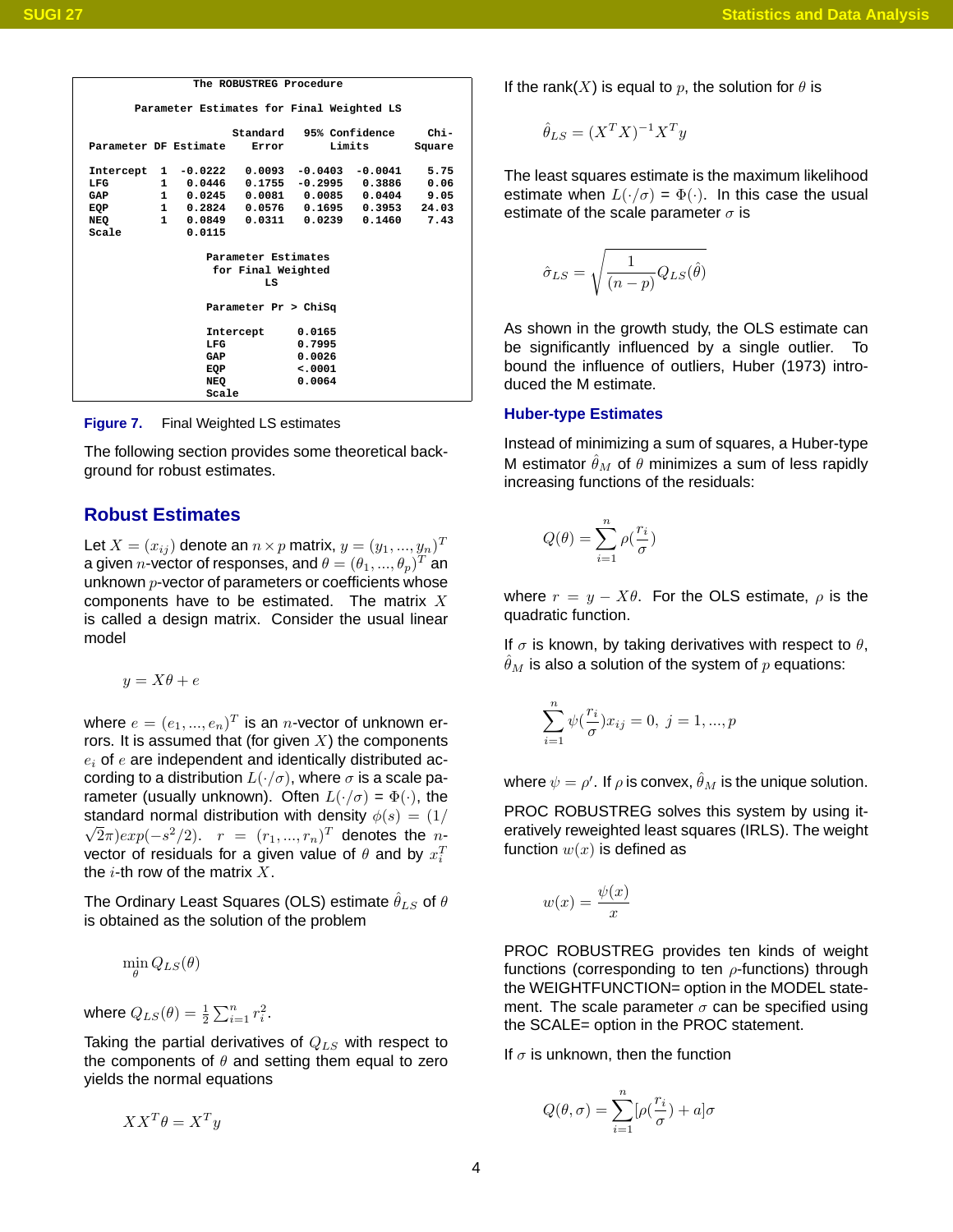is minimized with  $a > 0$  over  $\theta$  and  $\sigma$  by alternately improving  $\hat{\theta}$  in a location step and  $\hat{\sigma}$  in a scale step.

For the scale step, three options can be used to estimate  $\sigma$ :

1. METHOD=M(SCALE=HUBER<(D=d)>) This option obtains  $\hat{\sigma}$  by the iteration

$$
(\hat{\sigma}^{(m+1)})^2 = \frac{1}{nh} \sum_{i=1}^n \chi_d(\frac{r_i}{\hat{\sigma}^{(m)}})(\hat{\sigma}^{(m)})^2,
$$

where

$$
\chi_d(x) = \begin{cases} x^2/2 & \text{if } |x| < d \\ d^2/2 & \text{otherwise} \end{cases}
$$

is the Huber function and  $h = \frac{n-p}{n} (d^2 + (1$  $d^2\Psi(d) - 0.5-d$  $(\sqrt{2\pi}e^{-\frac{1}{2}d^2})$  is the Huber constant (refer to Huber 1981, p. 179). You can specify  $d$ with the D= option. By default,  $d = 2.5$ .

2. METHOD=M(SCALE=TUKEY<(D=d)>) This option obtains  $\hat{\sigma}$  by solving the supplementary equation

$$
\frac{1}{n-p}\sum_{i=1}^n \chi_d(\frac{r_i}{\sigma})=\beta
$$

where

$$
\chi_d(x) = \begin{cases} \frac{3x^2}{d^2} - \frac{3x^4}{d^4} + \frac{x^6}{d^6} & \text{if } |x| < d \\ 1 & \text{otherwise,} \end{cases}
$$

 $\chi_{d}^{'}$  being Tukey's Biweight function, and  $\beta$  =  $\int \chi_d(s) d\Phi(s)$  is the constant such that the solution  $\hat{\sigma}$  is asymptotically consistent when  $L(\cdot)$  $\sigma$ ) =  $\Phi(\cdot)$  (refer to Hampel et al. 1986, p. 149). You can specify  $d$  by the D= option. By default,  $d = 2.5.$ 

3. METHOD=M(SCALE=MED) This option obtains  $\hat{\sigma}$  by the iteration

$$
\hat{\sigma}^{(m+1)} = \text{med}^n_{i=1} |y_i - x_i^T\hat{\theta}^{(m)}|/\beta_0
$$

where  $\beta_0\,=\,\Phi^{-1}(.75)$  is the constant such that the solution  $\hat{\sigma}$  is asymptotically consistent when  $L(\cdot/\sigma) = \Phi(\cdot)$  (refer to Hampel et al. 1986, p. 312).

SCALE = MED is the default.

#### **High Breakdown Value Estimates**

If the data are contaminated in the  $x$ -space, M estimation does not do well. This can be shown using a data set created by Hawkins, Bradu, and Kass (1984).

|                         | data hbk:  |           |                     |                              |    |                 |                   |                         |
|-------------------------|------------|-----------|---------------------|------------------------------|----|-----------------|-------------------|-------------------------|
|                         |            |           |                     | input index\$ x1 x2 x3 y @@: |    |                 |                   |                         |
|                         | datalines; |           |                     |                              |    |                 |                   |                         |
| ı                       |            |           |                     | 10.1 19.6 28.3 9.7           | 39 |                 |                   | $2.1$ 0.0 1.2 -0.7      |
| $\overline{\mathbf{2}}$ |            |           |                     | 9.5 20.5 28.9 10.1           | 40 |                 | 0.52.01.2         | $-0.5$                  |
| 3                       |            |           | 10.7 20.2 31.0 10.3 |                              | 41 |                 |                   | $3.4$ 1.6 2.9 -0.1      |
| $\overline{\mathbf{4}}$ |            |           | 9.9 21.5 31.7 9.5   |                              | 42 |                 |                   | $0.3$ 1.0 2.7 $-0.7$    |
| 5                       |            |           |                     | 10.3 21.1 31.1 10.0          | 43 | 0.13.30.9       |                   | 0.6                     |
| 6                       |            |           |                     | 10.8 20.4 29.2 10.0          | 44 |                 |                   | $1.8$ 0.5 3.2 -0.7      |
| 7                       |            |           |                     | 10.5 20.9 29.1 10.8          | 45 |                 |                   | $1.9$ 0.1 0.6 -0.5      |
| 8                       |            |           |                     | 9.9 19.6 28.8 10.3           | 46 |                 |                   | $1.8$ 0.5 3.0 -0.4      |
| 9                       |            |           |                     | 9.7 20.7 31.0 9.6            | 47 |                 |                   | $3.0$ 0.1 0.8 -0.9      |
| 10                      |            |           |                     | 9.3 19.7 30.3 9.9            | 48 |                 | 3.1 1.6 3.0       | 0.1                     |
| 11                      |            |           |                     | 11.0 24.0 35.0 -0.2          | 49 |                 | 3.1 2.5 1.9       | 0.9                     |
| 12                      |            |           |                     | 12.0 23.0 37.0 -0.4          | 50 |                 |                   | $2.12.82.9 - 0.4$       |
| 13                      |            |           | 12.0 26.0 34.0 0.7  |                              | 51 |                 | $2.3$ 1.5 0.4     | 0.7                     |
| 14                      |            | 11.0 34.0 |                     | $34.0$ $0.1$                 | 52 |                 |                   | $3.3$ 0.6 1.2 -0.5      |
| 15                      | 3.4        |           |                     | $2.9$ $2.1 - 0.4$            | 53 |                 | $0.3$ $0.4$ $3.3$ | 0.7                     |
| 16                      | 3.1        | 2.2       |                     | $0.3 \t 0.6$                 | 54 |                 | 1.1 3.0 0.3       | 0.7                     |
| 17                      | 0.0        | 1.6       |                     | $0.2 - 0.2$                  | 55 |                 | 0.52.40.9         | 0.0                     |
| 18                      | 2.3        | 1.6       |                     | $2.0 \t 0.0$                 | 56 |                 | 1.8 3.2 0.9       | 0.1                     |
| 19                      | 0.8        | 2.9       | 1.6                 | 0.1                          | 57 |                 | 1.8 0.7 0.7       | 0.7                     |
| 20                      | 3.1        | 3.4       | 2.2                 | 0.4                          | 58 |                 |                   | $2.4$ 3.4 1.5 $-0.1$    |
| 21                      | 2.6        | 2.2       |                     | 1.9 0.9                      | 59 |                 |                   | $1.62.13.0 -0.3$        |
| 22                      | 0.4        | 3.2       |                     | 1.9 0.3                      | 60 |                 |                   | $0.3$ 1.5 3.3 -0.9      |
| 23                      | 2.0        | 2.3       |                     | $0.8 - 0.8$                  | 61 |                 |                   | $0.4$ 3.4 3.0 $-0.3$    |
| 24                      | 1.3        | 2.3       |                     | $0.5 \t 0.7$                 | 62 |                 |                   | $0.9$ $0.1$ $0.3$ $0.6$ |
| 25                      | 1.0        | 0.0       |                     | $0.4 - 0.3$                  | 63 |                 |                   | $1.1$ 2.7 0.2 -0.3      |
| 26                      | 0.9        | 3.3       |                     | $2.5 - 0.8$                  | 64 |                 |                   | $2.8$ 3.0 2.9 -0.5      |
| 27                      | 3.3        | 2.5       |                     | $2.9 - 0.7$                  | 65 |                 | 2.0 0.7 2.7       | 0.6                     |
| 28                      | 1.8        | 0.8       |                     | $2.0 \t 0.3$                 | 66 |                 |                   | $0.2$ 1.8 $0.8$ -0.9    |
| 29                      | 1.2        | 0.9       |                     | $0.8 \t 0.3$                 | 67 |                 |                   | $1.62.01.2 -0.7$        |
| 30                      | 1.2        | 0.7       |                     | $3.4 - 0.3$                  | 68 |                 | $0.1\;0.0\;1.1$   | 0.6                     |
| 31                      | 3.1        | 1.4       |                     | 1.0 0.0                      | 69 |                 | $2.0$ 0.6 0.3     | 0.2                     |
| 32                      | 0.5        | 2.4       |                     | $0.3 - 0.4$                  | 70 |                 | 1.0 2.2 2.9       | 0.7                     |
| 33                      | 1.5        | 3.1       |                     | $1.5 - 0.6$                  | 71 | 2.2 2.5 2.3     |                   | 0.2                     |
| 34                      | 0.4        | 0.0       |                     | $0.7 - 0.7$                  | 72 |                 |                   | $0.62.01.5 - 0.2$       |
| 35                      | 3.1        | 2.4       |                     | $3.0 \t 0.3$                 | 73 |                 | $0.3$ 1.7 2.2     | 0.4                     |
| 36                      | 1.1        | 2.2       |                     | $2.7 - 1.0$                  | 74 |                 |                   | $0.02.21.6 - 0.9$       |
| 37                      | 0.1        | 3.0       |                     | $2.6 - 0.6$                  | 75 | $0.3$ $0.4$ 2.6 |                   | 0.2                     |
| 38                      | 1.5        | 1.2       |                     | $0.2 \quad 0.9$              |    |                 |                   |                         |
| ;                       |            |           |                     |                              |    |                 |                   |                         |

Both OLS estimation and M estimation suggest that observations 11 to 14 are serious outliers. However, these four observations were generated from the underlying model and observations 1 to 10 were contaminated. The reason that OLS estimation and M estimation do not pick up the bad observations is that they cannot distinguish good leverage points (observations 11 to 14) from bad leverage points (observations 1 to 10). In such cases, high breakdown value estimates are needed.

#### **LTS estimate**

The least trimmed squares (LTS) estimate proposed by Rousseeuw (1984) is defined as the  $p$ -vector

$$
\hat{\theta}_{LTS} = \arg\min_{\theta} Q_{LTS}(\theta)
$$

where

$$
Q_{LTS}(\theta) = \sum_{i=1}^{h} r_{(i)}^2
$$

 $r_{(1)}^2 \le r_{(2)}^2 \le ... \le r_{(n)}^2$  are the ordered squared residuals  $r_i^2=(y_i-x_i^T\theta)^2, \, i=1,...,n,$  and  $h$  is defined in the range  $\frac{n}{2}+1\leq h\leq \frac{3n+p+1}{4}.$ 

You can specify the parameter  $h$  with the option H= in the PROC statement. By default,  $h = [(3n+p+1)/4]$ . The breakdown value is  $\frac{n-h}{n}$  for the LTS estimate.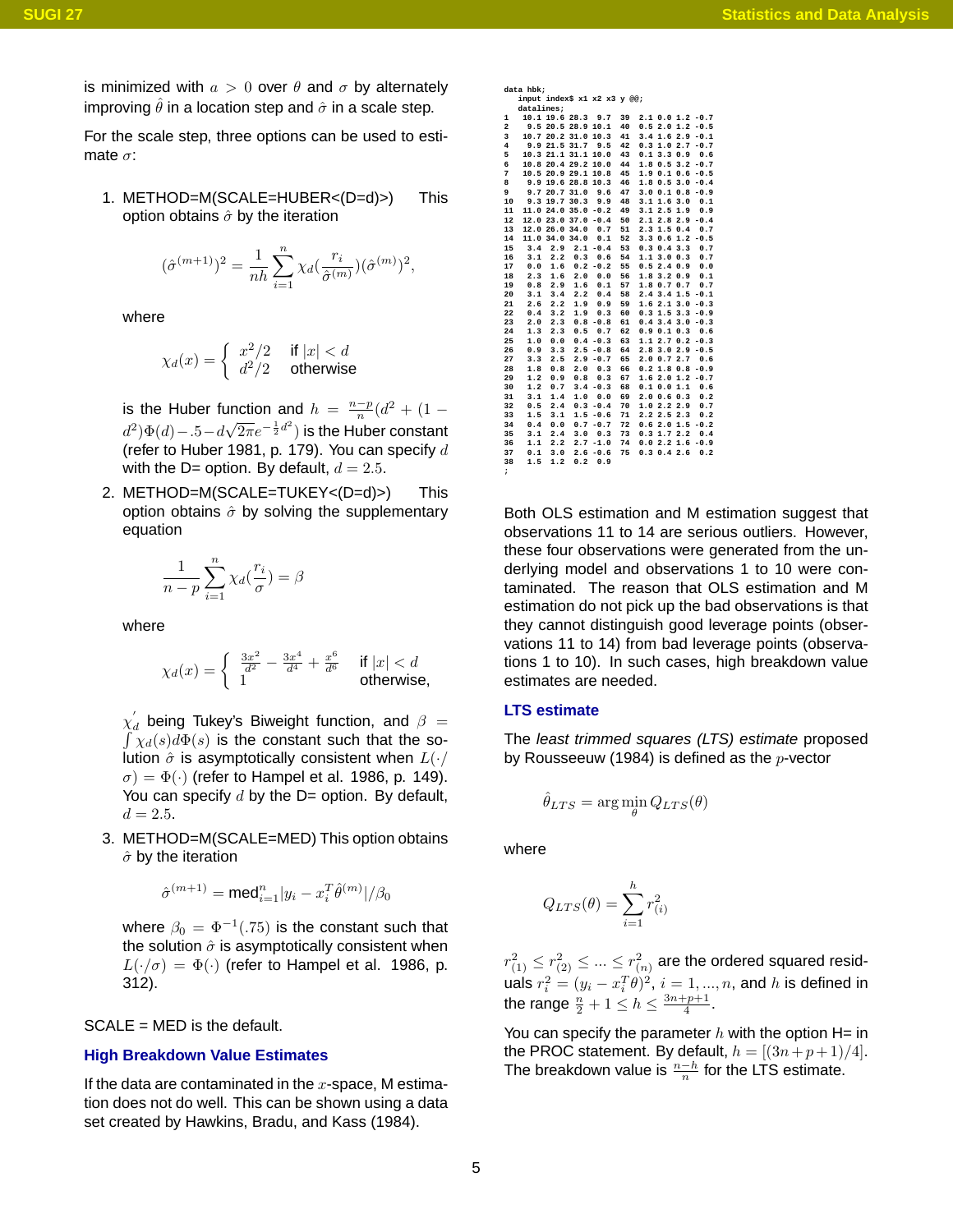#### **LMS estimate**

The least median of squares (LMS) estimate is defined as the  $p$ -vector

$$
\hat{\theta}_{LMS} = \arg\min_{\theta} Q_{LMS}(\theta)
$$

where

 $Q_{LMS}(\theta) = r_{(h)}^2$ 

 $r_{(1)}^2 \le r_{(2)}^2 \le ... \le r_{(n)}^2$  are the ordered squared residuals  $r_i^2=(y_i-x_i^T\theta)^2, \, i=1,...,n,$  and  $h$  is defined in the range  $\frac{n}{2}+1\leq h\leq \frac{3n+p+1}{4}.$ 

The breakdown value for the LMS estimate is also  $\frac{n-h}{n}$ . However the LTS estimate has several advantages over the LMS estimate. Its objective function is smoother, making the LTS estimate less "jumpy" (i.e. sensitive to local effects) than the LMS estimate. Its statistical efficiency is better, because the LTS estimate is asymptotically normal whereas the LMS estimate has a lower convergence rate (Rousseeuw and Leroy (1987)). Another important advantage is that, using the FAST-LTS algorithm by Rousseeuw and Van Driessen (1998), the LTS estimate takes less computing time and is more accurate.

The ROBUSTREG procedure computes LTS estimates. The estimates are mainly used to detect outliers in the data, which are then downweighted in the resulting weighted least square regression.

## **S estimate**

The S estimate proposed by Rousseeuw and Yohai (1984) is defined as the  $p$ -vector

$$
\hat{\theta}_S = \arg\min_{\theta} S(\theta)
$$

where the dispersion  $S(\theta)$  is the solution of

$$
\frac{1}{n-p} \sum_{i=1}^{n} \chi(\frac{y_i - x_i^T \theta}{S}) = \beta
$$

 $\beta$  is set to  $\int \chi(s) d\Phi(s)$  such that  $\hat{\theta}_S$  and  $S(\hat{\theta}_S)$  are asymptotically consistent estimates of  $\theta$  and  $\sigma$  for the Gaussian regression model. The breakdown value of the S estimate is

$$
\frac{\beta}{\sup_s \chi(s)}
$$

PROC ROBUSTREG provides two kinds of functions for  $\chi$ :

**Tukey**: Specified with the option CHIF=TUKEY.

$$
\chi_{k_0}(s) =
$$
\n
$$
\begin{cases}\n3(\frac{s}{k_0})^2 - 3(\frac{s}{k_0})^4 + (\frac{s}{k_0})^6, & \text{if } |s| \le k_0 \\
1 & \text{otherwise}\n\end{cases}
$$

The turning constant  $k_0$  controls the breakdown value and efficiency of the S estimate. By specifying the efficiency using the EFF= option, you can determine the corresponding  $k_0$ . The default  $k_0$  is 2.9366 such that the breakdown value of the S estimate is 0.25 with a corresponding asymptotic efficiency for the Gaussian model of 75.9%.

**Yohai**: Specified with the option CHIF=YOHAI.

$$
\chi_{k_0}(s) =
$$

$$
\left\{\begin{array}{ll} \frac{s^2}{2} & \text{if } |s| \leq 2k_0\\ k_0^2 [b_0 + b_1(\frac{s}{k_0})^2 + b_2(\frac{s}{k_0})^4\\ +b_3(\frac{s}{k_0})^6 + b_4(\frac{s}{k_0})^8] & \text{if } 2k_0 < |s| \leq 3k_0\\ 3.25k_0^2 & \text{if } |s| > 3k_0 \end{array}\right.
$$

where  $b_0 = 1.792$ ,  $b_1 = -0.972$ ,  $b_2 = 0.432$ ,  $b_3 =$  $-0.052$ , and  $b_4 = 0.002$ . By specifying the efficiency using the EFF= option, you can determine the corresponding  $k_0$ . By default,  $k_0$  is set to 0.7405 such that the breakdown value of the S estimate is 0.25 with a corresponding asymptotic efficiency for the Gaussian model of 72.7%.

The following statements invoke the ROBUSTREG procedure with the LTS estimation method for the hbk data.

**proc robustreg data=hbk fwls method=lts; model y = x1 x2 x3/ diagnostics leverage; id index; run;**

[Figure 8](#page-6-0) displays the model fitting information and summary statistics for the response variable and independent covariates.

[Figure 9](#page-6-1) displays information about the LTS fit, which includes the breakdown value of the LTS estimate. In this example, the LTS estimate minimizes the sum of 40 smallest squares of residuals, thus it can still pick up the right model if the remaining 35 observations are contaminated.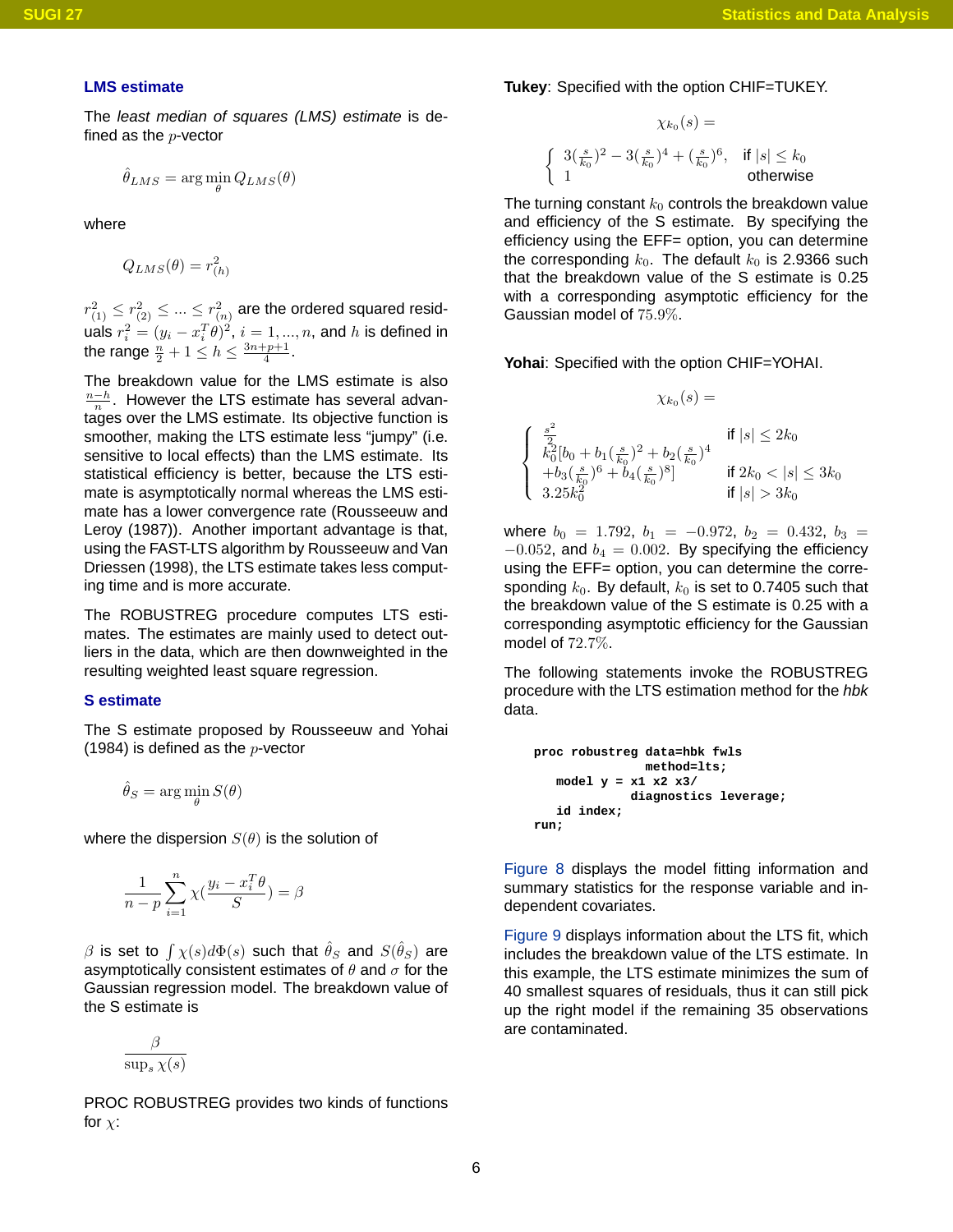| The ROBUSTREG Procedure |                    |                        |            |                       |           |  |  |  |  |  |
|-------------------------|--------------------|------------------------|------------|-----------------------|-----------|--|--|--|--|--|
| Model Information       |                    |                        |            |                       |           |  |  |  |  |  |
|                         | Data Set           |                        |            | WORK.HBK              |           |  |  |  |  |  |
|                         | Dependent Variable |                        |            | у                     |           |  |  |  |  |  |
|                         |                    | Number of Covariates   |            | 3                     |           |  |  |  |  |  |
|                         |                    | Number of Observations |            | 75                    |           |  |  |  |  |  |
|                         | Name of Method     |                        |            | LTS Estimation        |           |  |  |  |  |  |
|                         |                    |                        |            |                       |           |  |  |  |  |  |
|                         |                    |                        |            |                       |           |  |  |  |  |  |
|                         |                    | Summary Statistics     |            |                       |           |  |  |  |  |  |
|                         |                    |                        |            |                       |           |  |  |  |  |  |
|                         |                    |                        |            |                       | Standard  |  |  |  |  |  |
| Variable                | Q1                 | Median                 | Q3         | Mean                  | Deviation |  |  |  |  |  |
|                         |                    |                        |            |                       |           |  |  |  |  |  |
| x1                      | 0.8                | 1.8                    |            | 3.1 3.206667 3.652631 |           |  |  |  |  |  |
| x2                      | $\mathbf{1}$       | 2.2                    |            | 3.3 5.597333 8.239112 |           |  |  |  |  |  |
| x3                      | 0.9                | 2.1                    |            | 3 7.230667 11.74031   |           |  |  |  |  |  |
| У                       | $-0.5$             | 0.1                    |            | 0.7 1.278667 3.492822 |           |  |  |  |  |  |
|                         |                    |                        |            |                       |           |  |  |  |  |  |
|                         |                    | Summary Statistics     |            |                       |           |  |  |  |  |  |
|                         |                    | Variable               | <b>MAD</b> |                       |           |  |  |  |  |  |
|                         | x1                 |                        | 1.927383   |                       |           |  |  |  |  |  |
|                         | x2                 |                        | 1.630862   |                       |           |  |  |  |  |  |
|                         | x3                 |                        | 1.779123   |                       |           |  |  |  |  |  |
|                         | У                  |                        | 0.889561   |                       |           |  |  |  |  |  |

#### <span id="page-6-0"></span>**Figure 8.** Model Fitting Information and Summary **Statistics**

| The ROBUSTREG Procedure                                     |          |  |
|-------------------------------------------------------------|----------|--|
| LTS Profile                                                 |          |  |
| Total Number of Observations<br>Number of Squares Minimized | 75<br>57 |  |
| Number of Coefficients<br>Highest Possible Breakdown Value  | 0.2533   |  |
|                                                             |          |  |

## <span id="page-6-1"></span>**Figure 9.** LTS Profile

[Figure 10](#page-6-2) displays parameter estimates for covariates and scale. Two robust estimates of the scale parameter are displayed. The weighted scale estimate (Wscale) is a more efficient estimate of the scale parameter.

|    | The ROBUSTREG Procedure |              |           |  |
|----|-------------------------|--------------|-----------|--|
|    | LTS Parameter Estimates |              |           |  |
|    | Parameter               | DF           | Estimate  |  |
|    | Intercept               | 1            | $-0.3431$ |  |
| x1 |                         | 1            | 0.0901    |  |
| x2 |                         | 1            | 0.0703    |  |
| x3 |                         | $\mathbf{1}$ | $-0.0731$ |  |
|    | Scale                   |              | 0.7451    |  |
|    | WScale                  |              | 0.5749    |  |

<span id="page-6-2"></span>**Figure 10.** LTS Parameter Estimates

[Figure 11](#page-6-3) displays outlier and leverage point diagnostics. The ID variable index is used to identify the observations. The first ten observations are identified as outliers and observations 11 to 14 are identified as good leverage points.

|     | The ROBUSTREG Procedure |             |                     |          |           |         |  |  |  |  |
|-----|-------------------------|-------------|---------------------|----------|-----------|---------|--|--|--|--|
|     | Diagnostics             |             |                     |          |           |         |  |  |  |  |
|     |                         |             | Robust              |          |           |         |  |  |  |  |
|     |                         | Mahalanobis | <b>MCD</b>          |          | Robust    |         |  |  |  |  |
| Obs | index                   | Distance    | Distance            | Leverage | Residual  | Outlier |  |  |  |  |
| 1   | 1                       | 1.9168      | 29.4424             | *        | 17.0868   | $\star$ |  |  |  |  |
| 3   | $\overline{\mathbf{2}}$ |             | 1.8558 30.2054      | *        | 17.8428   | $\star$ |  |  |  |  |
| 5   | 3                       | 2.3137      | 31,8909             | *        | 18,3063   | $\star$ |  |  |  |  |
| 7   | 4                       |             | 2.2297 32.8621      | *        | 16.9702   | $\star$ |  |  |  |  |
| 9   | 5                       | 2.1001      | 32.2778             | *        | 17.7498   | $\star$ |  |  |  |  |
| 11  | 6                       | 2.1462      | 30.5892             | *        | 17.5155   | $\star$ |  |  |  |  |
| 13  | 7                       | 2.0105      | 30.6807             | *        | 18.8801   | $\star$ |  |  |  |  |
| 15  | 8                       |             | 1.9193 29.7994      | *        | 18.2253   | $\star$ |  |  |  |  |
| 17  | 9                       | 2.2212      | 31.9537             | *        | 17.1843   | $\star$ |  |  |  |  |
| 19  | 10                      | 2.3335      | 30.9429             | *        | 17.8021   | $\star$ |  |  |  |  |
| 21  | 11                      | 2.4465      | 36.6384             | *        | 0.0406    |         |  |  |  |  |
| 23  | 12                      |             | 3.1083 37.9552      | $\star$  | $-0.0874$ |         |  |  |  |  |
| 25  | 13                      |             | 2.6624 36.9175      | *        | 1.0776    |         |  |  |  |  |
| 27  | 14                      | 6.3816      | 41.0914             | *        | $-0.7875$ |         |  |  |  |  |
|     |                         |             | Diagnostics Profile |          |           |         |  |  |  |  |
|     |                         | Name        | Percentage          |          | Cutoff    |         |  |  |  |  |
|     |                         | Outlier     | 0.1333              |          | 3,0000    |         |  |  |  |  |
|     |                         | Leverage    | 0.1867              |          | 3.0575    |         |  |  |  |  |

## <span id="page-6-3"></span>**Figure 11.** Diagnostics Profile

[Figure 12](#page-6-4) displays the final weighted LS estimates. These estimates are OLS estimates computed after deleting the detected outliers.

|                       | The ROBUSTREG Procedure |  |              |                     |       |                   |  |                                           |         |  |
|-----------------------|-------------------------|--|--------------|---------------------|-------|-------------------|--|-------------------------------------------|---------|--|
|                       |                         |  |              |                     |       |                   |  | Parameter Estimates for Final Weighted LS |         |  |
|                       |                         |  |              | Standard            |       |                   |  | 95% Confidence                            | $chi -$ |  |
| Parameter DF Estimate |                         |  |              |                     | Error |                   |  | Limits                                    | Square  |  |
| Intercept             |                         |  | $1 - 0.1805$ |                     |       | $0.0968 - 0.3702$ |  | 0.0093                                    | 3.47    |  |
| x1                    |                         |  |              |                     |       |                   |  | 1  0.0814  0.0618  -0.0397  0.2025        | 1.73    |  |
| x2                    |                         |  |              |                     |       |                   |  | 1  0.0399  0.0375  -0.0336  0.1134        | 1.13    |  |
| x3                    |                         |  |              |                     |       |                   |  | 1 -0.0517  0.0328  -0.1159  0.0126        | 2.48    |  |
| Scale                 |                         |  | 0.5165       |                     |       |                   |  |                                           |         |  |
|                       |                         |  |              |                     |       |                   |  |                                           |         |  |
|                       |                         |  |              | Parameter Estimates |       |                   |  |                                           |         |  |
|                       |                         |  |              | for Final Weighted  |       |                   |  |                                           |         |  |
|                       |                         |  |              |                     | LS    |                   |  |                                           |         |  |
| Parameter Pr > ChiSq  |                         |  |              |                     |       |                   |  |                                           |         |  |
|                       |                         |  |              | Intercept           |       | 0.0623            |  |                                           |         |  |
|                       |                         |  | x1           |                     |       | 0.1879            |  |                                           |         |  |
|                       |                         |  | x2           |                     |       | 0.2875            |  |                                           |         |  |
|                       |                         |  | x3           |                     |       | 0.1150            |  |                                           |         |  |
|                       |                         |  | Scale        |                     |       |                   |  |                                           |         |  |

<span id="page-6-4"></span>**Figure 12.** Final Weighted LS Estimates

## **MM estimate**

MM estimation is a combination of high breakdown value estimation and efficient estimation, which was introduced by Yohai (1987). It has three steps:

1. Compute an initial (consistent) high breakdown value estimate  $\hat{\theta}^{'}$ . PROC ROBUSTREG provides two kinds of estimates as the initial estimate, the LTS estimate and the S estimate. By default, PROC ROBUSTREG uses the LTS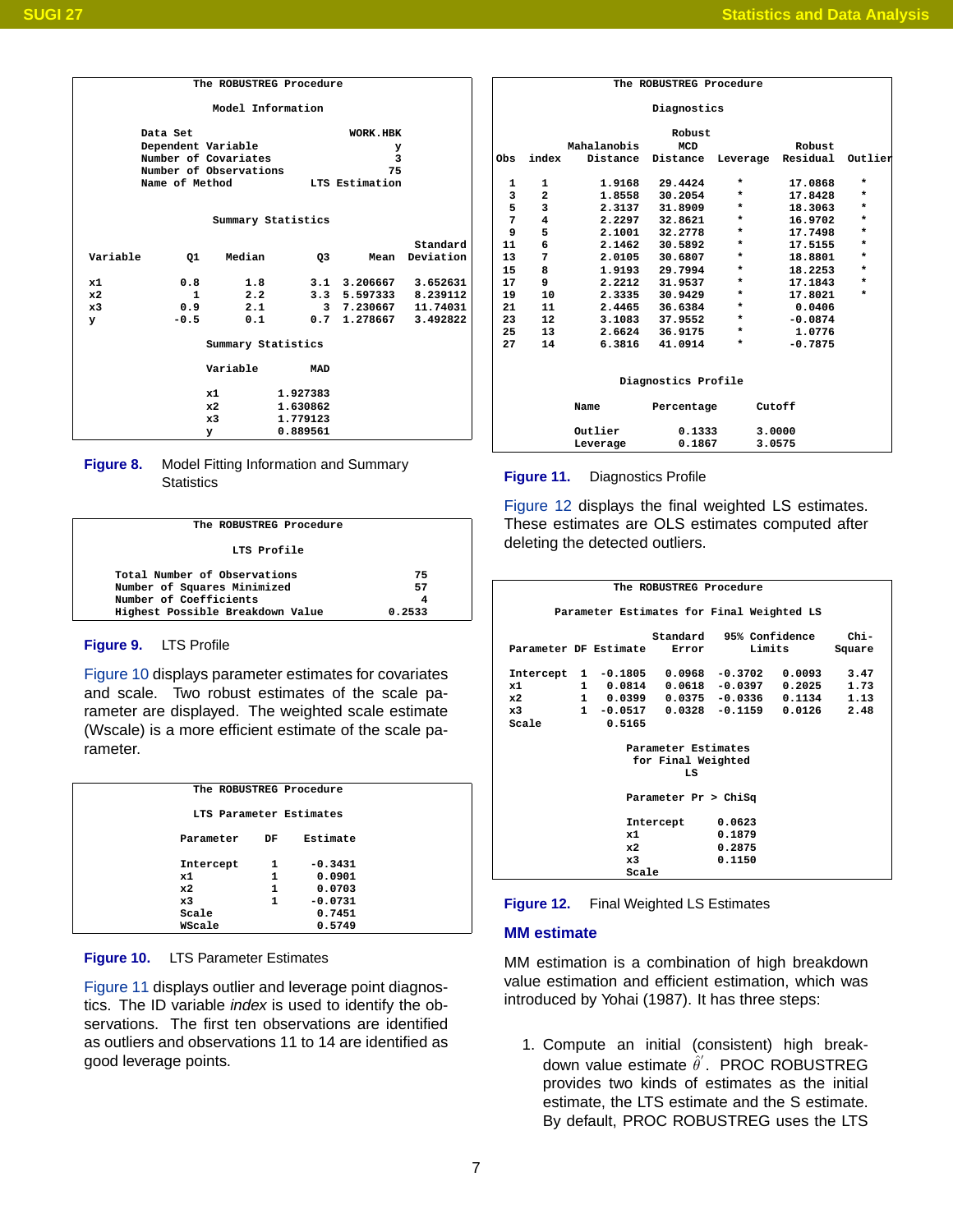estimate because of its speed, efficiency, and high breakdown value. The breakdown value of the final MM estimate is decided by the breakdown value of the initial LTS estimate and the constant  $k_0$  in the CHI function. To use the S estimate as the initial estimate, you need to specify the INITEST=S option in the PROC statement. In this case, the breakdown value of the final MM estimate is decided only by the constant  $k_0$ . Instead of computing the LTS estimate or the S estimate as initial estimates, you can also specify the initial estimate using the INEST= option in the PROC statement.

2. Find  $\hat{\sigma}^{'}$  such that

$$
\frac{1}{n-p}\sum_{i=1}^n \chi(\frac{y_i - x_i^T\hat{\theta}'}{\hat{\sigma}'}) = \beta
$$

where  $\beta = \int \chi(s) d\Phi(s)$ .

PROC ROBUSTREG provides two kinds of functions for  $\chi$ :

**Tukey**: Specified with the option CHIF=TUKEY.

$$
\chi_{k_0}(s) =
$$
\n
$$
\begin{cases}\n3(\frac{s}{k_0})^2 - 3(\frac{s}{k_0})^4 + (\frac{s}{k_0})^6, & \text{if } |s| \le k_0 \\
1 & \text{otherwise}\n\end{cases}
$$

where  $k_0$  can be specified by the K0= option. The default  $k_0$  is 2.9366 such that the asymptotically consistent scale estimate  $\hat{\sigma}^{'}$  has the breakdown value of 25%.

**Yohai**: Specified with the option CHIF=YOHAI.

$$
\chi_{k_0}(s) =
$$

$$
\begin{cases}\n\frac{s^2}{2} & \text{if } |s| \leq 2k_0 \\
k_0^2 [b_0 + b_1(\frac{s}{k_0})^2 + b_2(\frac{s}{k_0})^4 \\
+ b_3(\frac{s}{k_0})^6 + b_4(\frac{s}{k_0})^8] & \text{if } 2k_0 < |s| \leq 3k_0 \\
3.25k_0^2 & \text{if } |s| > 3k_0\n\end{cases}
$$

where  $b_0 = 1.792$ ,  $b_1 = -0.972$ ,  $b_2 = 0.432$ ,  $b_3 =$  $-0.052$ , and  $b_4 = 0.002$ .  $k_0$  can be specified with the K0= option. The default  $k_0 = .7405$  such that the asymptotically consistent scale estimate  $\hat{\sigma}^{'}$ has the breakdown value of 25%.

3. Find a local minimum  $\hat{\theta}_{MM}$  of

$$
Q_{MM} = \sum_{i=1}^{n} \rho(\frac{y_i - x_i^T \theta}{\hat{\sigma}'})
$$

such that  $Q_{MM}(\hat{\theta}_{MM}) \ \le \ Q_{MM}(\hat{\theta}^{'}).$  The algorithm for M estimate is used here. PROC ROBUSTREG provides two kinds of functions for  $\rho$  corresponding to the two kinds of  $\chi$  functions, respectively.

**Tukey**: With the option CHIF=TUKEY,

$$
\rho(s) = \chi_{k_1}(s) =
$$
  
 
$$
3(\frac{s}{k_1})^2 - 3(\frac{s}{k_1})^4 + (\frac{s}{k_1})^6, \text{ if } |s| \le k_1
$$
  
1 otherwise

where  $k_1$  can be specified by the K1= option. The default  $k_1$  is 3.440 such that the MM estimate has 85% asymptotic efficiency with the Gaussian distribution.

**Yohai**: With the option CHIF=YOHAI,

$$
\rho(s) = \chi_{k_1}(s) =
$$
\n
$$
\begin{cases}\n\frac{s^2}{2} & \text{if } |s| \le 2k_1 \\
k_1^2[b_0 + b_1(\frac{s}{k_1})^2 + b_2(\frac{s}{k_1})^4 \\
+ b_3(\frac{s}{k_1})^6 + b_4(\frac{s}{k_1})^8\n\end{cases}
$$
\nif  $2k_1 < |s| \le 3k_1$   
\nif  $|s| > 3k_1$ 

where  $k_1$  can be specified by the K1= option. The default  $k_1$  is 0.868 such that the MM estimate has 85% asymptotic efficiency with the Gaussian distribution.

In the following sections, robust diagnostic and inference are introduced.

## **Resistant Diagnostic and Outlier Detection**

### **Robust Distance**

 $\int$ 

The Robust Distance is defined as

$$
RD(x_i) = [(x_i - T(X))^T C(X)^{-1} (X_i - T(X))]^{1/2},
$$

where  $T(X)$  and  $C(x)$  are the robust location and scatter matrix for the multivariates. PROC ROBUSTREG implements the FAST-MCD algorithm of Rousseeuw and Van Driessen (1999) for computing these robust multivariate estimates.

## **High Leverage Points**

Let  $C(p)=\sqrt{\chi^2_{p;1-\alpha}}$  be the cutoff value. The variable LEVERAGE is defined as

$$
\textsf{LEVERAGE} = \left\{ \begin{array}{ll} 0 & \text{if } RD(x_i) \le C(p) \\ 1 & \text{otherwise} \end{array} \right.
$$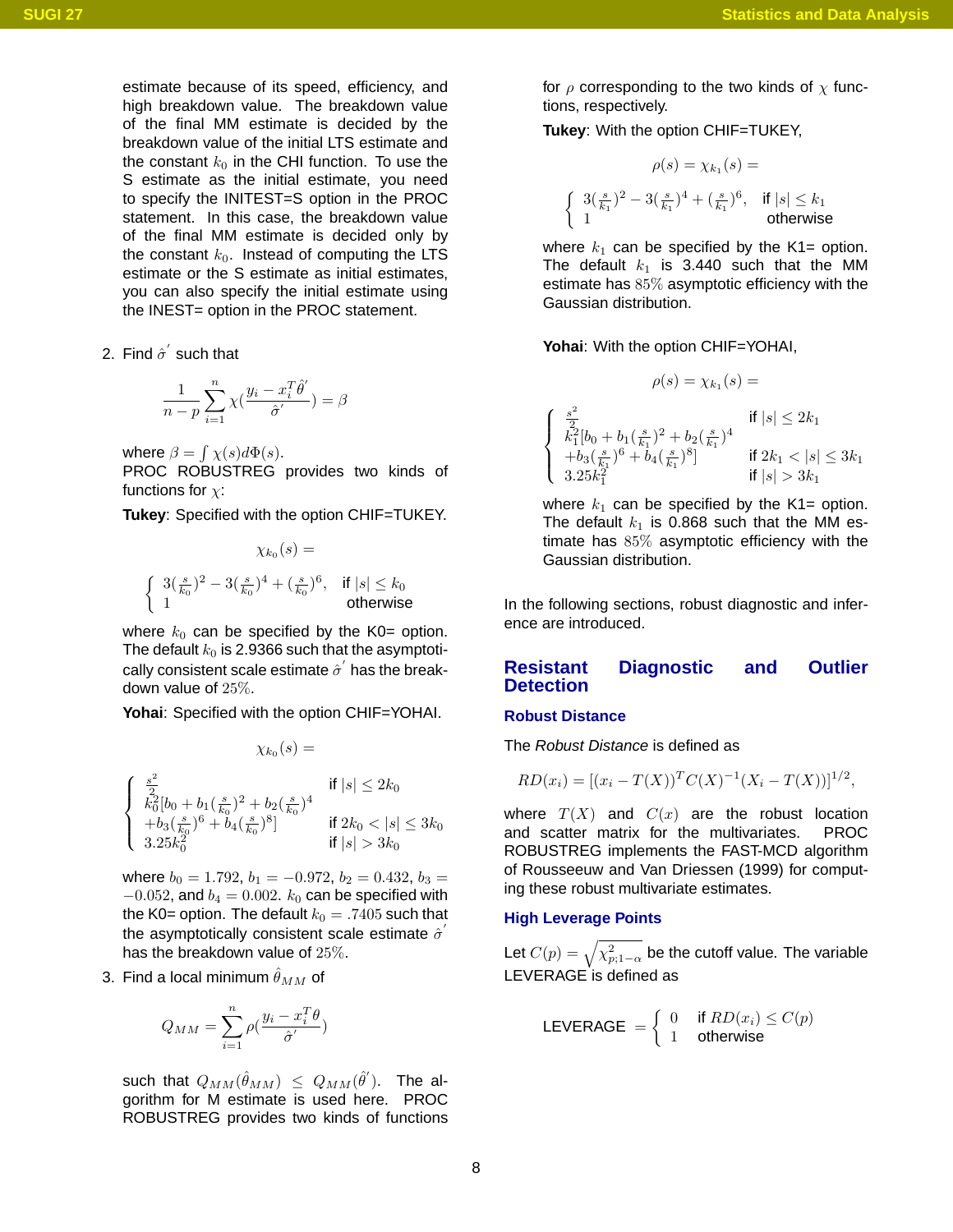#### **Outliers**

Residuals  $r_i, i = 1, ..., n$  based on the described robust estimates are used to detect outliers in the response direction. The variable OUTLIER is defined as

$$
\text{OUTLIER} = \left\{ \begin{array}{ll} 0 & \text{if } |r| \leq k\sigma \\ 1 & \text{otherwise} \end{array} \right.
$$

An ODS table called DIAGNOSTICS provides the summary of these two variables if you specify the DIAGNOSTICS and LEVERAGE options in the MODEL statement. As an example, review the syntax for the MODEL statement used by the growth study:

```
model GDP = LFG GAP EQP NEQ /
             diagnostics leverage;
```
If you do not specify the LEVERAGE option, only the OUTLIER variable is included in the ODS table. However, the DIAGNOSTICS option is required if you specify the LEVERAGE option.

# **Robust Inference**

#### **Robust Measure of Goodness-of-Fit and Model Selection**

The robust version of  $R^2$  is defined as

$$
R^{2} = \frac{\sum \rho(\frac{y_{i} - \hat{\mu}}{\hat{s}}) - \sum \rho(\frac{y_{i} - x_{i}^{T}\hat{\theta}}{\hat{s}})}{\sum \rho(\frac{y_{i} - \hat{\mu}}{\hat{s}})}
$$

and the robust deviance is defined as the optimal value of the objective function on the  $\sigma^2$ -scale:

$$
D = 2(\hat{s})^2 \sum \rho(\frac{y_i - x_i^T \hat{\theta}}{\hat{s}})
$$

where  $\rho$  is the objective function for the robust estimate,  $\hat{\mu}$  is the robust location estimator, and  $\hat{s}$  is the robust scale estimator in the full model.

The Information Criterion is a powerful tool for model selection. The counterpart of the Akaike (1974) AIC criterion for robust regression is defined as

$$
AICR = 2\sum_{i=1}^{n} \rho(r_{i:p}) + \alpha p
$$

where  $r_{i:p}~=~(y_i~-~x_i^T\hat\theta)/\hat\sigma,~\hat\sigma$  is some robust estimate of  $\sigma$ , and  $\hat{\theta}$  is the robust estimator of  $\theta$  with a  $p$ -dimensional design matrix.

As in AIC,  $\alpha$  is the weight of the penalty for dimensions. PROC ROBUSTREG uses  $\alpha = 2E\psi^2/E\psi^2$ (Ronchetti, 1985) and estimates it using the final robust residuals.

The robust version of the Schwarz information criteria (BIC) is defined as

$$
BICR = 2\sum_{i=1}^{n} \rho(r_{i:p}) + p \log(n)
$$

For the growth study, PROC ROBUSTREG produces the following goodness-of-fit table:

| The ROBUSTREG Procedure<br>Goodness-of-Fit<br>Statistics for<br>M-estimation<br>Statistic<br>Value<br>0.3177714766<br>Rsquare<br>80.213370744<br>AICR<br>91.50951378<br><b>BICR</b><br>Deviance<br>0.0070081124 |  |  |  |  |  |  |
|-----------------------------------------------------------------------------------------------------------------------------------------------------------------------------------------------------------------|--|--|--|--|--|--|
|                                                                                                                                                                                                                 |  |  |  |  |  |  |
|                                                                                                                                                                                                                 |  |  |  |  |  |  |
|                                                                                                                                                                                                                 |  |  |  |  |  |  |
|                                                                                                                                                                                                                 |  |  |  |  |  |  |
|                                                                                                                                                                                                                 |  |  |  |  |  |  |
|                                                                                                                                                                                                                 |  |  |  |  |  |  |
|                                                                                                                                                                                                                 |  |  |  |  |  |  |



## **Asymptotic Covariance and Confidence Intervals**

The following three estimators of the asymptotic covariance of the robust estimator are available in PROC ROBUSTREG:

H1: 
$$
K^2 \frac{[1/(n-p)] \sum (\psi(r_i))^2}{[(1/n) \sum (\psi'(r_i))]^2} (X^T X)^{-1}
$$
  
\nH2:  $K \frac{[1/(n-p)] \sum (\psi(r_i))^2}{[(1/n) \sum (\psi'(r_i))]^2} W^{-1}$   
\nH3:  $K^{-1} \frac{1}{(n-p)} \sum (\psi(r_i))^2 W^{-1} (X^T X) W^{-1}$ 

where  $K = 1 + \frac{p}{n}$  $\frac{var(\psi')}{(E\psi')^2}$  is the correction factor and  $W_{jk}=\sum \psi'(r_i)x_{ij}x_{ik}.$  Refer to Huber (1981, p. 173) for more details.

#### **Linear Tests**

Two tests are available in PROC ROBUSTREG for the canonical linear hypothesis

$$
\mathcal{H}_0: \quad \theta_j = 0, \ \ j = q+1, ..., p
$$

They are briefly described as follows. Refer to Hampel et al. (1986, Chapter 7) for details.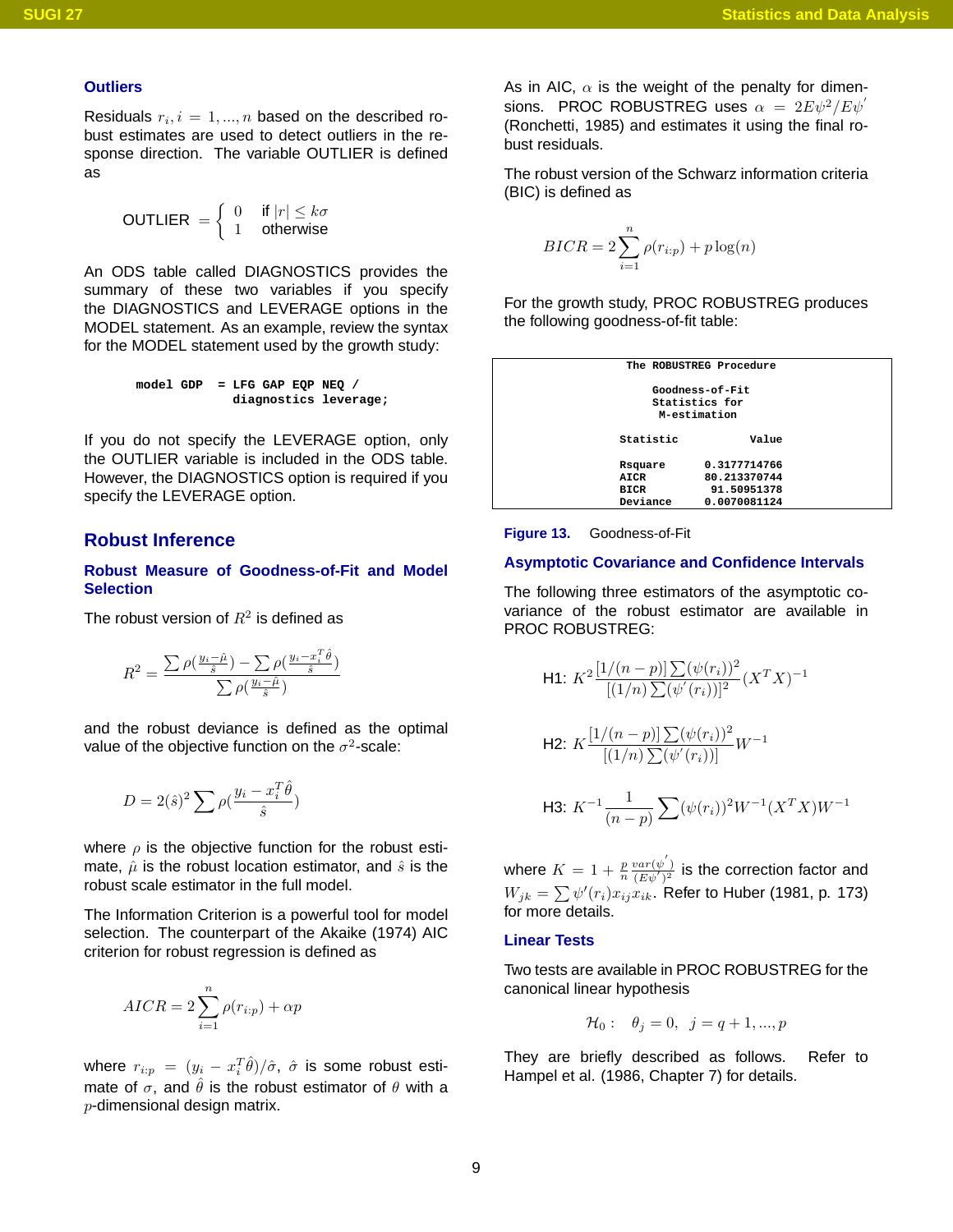#### ρ**-test:**

The robust estimators in the full and reduced model are  $\hat{\theta}_0 \in \Omega_0$  and  $\hat{\theta}_1 \in \Omega_1$ , respectively. Let

$$
Q_0 = Q(\hat{\theta}_0) = \min\{Q(\theta)|\theta \in \Omega_0\},
$$
  

$$
Q_1 = Q(\hat{\theta}_1) = \min\{Q(\theta)|\theta \in \Omega_1\},
$$

with  $Q = \sum_{i=1}^n \rho(\frac{r_i}{\sigma}).$ 

The robust F test is based on the test statistic

$$
S_n^2 = \frac{2}{p-q} [Q_1 - Q_0].
$$

Asymptotically  $S_n^2 \sim \lambda \chi^2_{p-q}$  under  ${\cal H}_0$ , where the standardization factor is  $\lambda = \int \psi^2(s) d\Phi(s) / \int \psi'(s) d\Phi(s)$ and  $\Phi$  is the c.d.f. of the standard normal distribution. Large values of  $S_n^2$  are significant. This robust F test is a special case of the general  $\tau$ -test of Hampel et al. (1986, Section 7.2).

 $R_n^2$ -test:

The test statistic for the  $R_n^2$ -test is defined as

$$
R_n^2=n(\hat{\theta}_{q+1},...,\hat{\theta}_p)H_{22}^{-1}(\hat{\theta}_{q+1},...,\hat{\theta}_p)^T
$$

where  $H_{22}$  is the  $(p - q) \times (p - q)$  lower right block of the asymptotic covariance matrix of the M estimate  $\hat{\theta}_M$  of  $\theta$  in a p-parameter linear model.

Under  $\mathcal{H}_0, \, R_n^2$  has an asymptotic  $\chi^2$  distribution with  $p - q$  degrees of freedom. Large absolute values of  $R_n^2$  are significant.

# **Robust ANOVA**

The classical analysis of variance (ANOVA) technique based on least squares is safe to use if the underlying experimental errors are normally distributed. However, data often contain outliers due to recording or other errors. In other cases, extreme responses might be produced by setting control variables in the experiments to extremes. It is important to distinguish these extreme points and determine whether they are outliers or important extreme cases. The ROBUSTREG procedure can be used for robust analysis of variance based on M estimation. Since the independent variables are well designed in the experiments, there are no high leverage points and M estimation is suitable.

The following example shows how to use the ROBUSTREG procedure for robust ANOVA.

In an experiment studying the effects of two successive treatments (T1, T2) on the recovery time of mice with certain disease, 16 mice were randomly assigned into four groups for the four different combinations of the treatments. The recovery times (in hours) were recorded.

```
data recover;
  input id T1 $ T2 $ time;
  datalines;
1 0 0 20.2 9 0 1 25.9
2 0 0 23.9 10 0 1 34.5
3 0 0 21.9 11 0 1 25.1
4 0 0 42.4 12 0 1 34.2
 5 1 0 27.2 13 1 1 35.0
6 1 0 34.0 14 1 1 33.9
  7 1 0 27.4 15 1 1 38.3
8 1 0 28.5 16 1 1 39.9
;
```
The following statements invoke the GLM procedure for a standard ANOVA.

```
proc glm data=recover;
    class T1 T2;
    model time = T1 T2 T1*T2;
run;
```
The results in [Figure 14](#page-9-0) indicate that neither treatment is significant at the  $10\%$  level.

|                |                          |              | The GLM Procedure  |                 |             |
|----------------|--------------------------|--------------|--------------------|-----------------|-------------|
|                | Dependent Variable: time |              |                    |                 |             |
| Source         |                          | DF           | Type I SS          |                 | Mean Square |
| т1             |                          | 1            | 81,4506250         |                 | 81.4506250  |
| T <sub>2</sub> |                          | $\mathbf{1}$ | 106.6056250        |                 | 106.6056250 |
| $T1*T2$        |                          | $\mathbf{1}$ | 21.8556250         |                 | 21.8556250  |
|                | Source                   |              | $F$ Value $Pr > F$ |                 |             |
|                | T1                       |              | 2.16               | 0.1671          |             |
|                | T <sub>2</sub>           |              | 2.83               | 0.1183          |             |
|                | $T1*T2$                  |              |                    | $0.58$ $0.4609$ |             |
| Source         |                          | DF           | Type III SS        |                 | Mean Square |
| T1             |                          | 1            | 81.4506250         |                 | 81,4506250  |
| T <sub>2</sub> |                          | $\mathbf{1}$ | 106.6056250        |                 | 106.6056250 |
| $T1*T2$        |                          | $\mathbf{1}$ | 21.8556250         |                 | 21.8556250  |
|                | Source                   |              | $F$ Value $Pr > F$ |                 |             |
|                | <b>T1</b>                |              | 2.16               | 0.1671          |             |
|                | T <sub>2</sub>           |              | 2.83               | 0.1183          |             |
|                | $T1*T2$                  |              | 0.58               | 0.4609          |             |
|                |                          |              |                    |                 |             |

<span id="page-9-0"></span>

The following statements invoke the ROBUSTREG procedure with the same model.

```
proc robustreg data=recover;
    class T1 T2;
    model time = T1 T2 T1*T2 / diagnostics;
    T1_T2: test T1*T2;
run;
```
The parameter estimates in [Figure 15](#page-10-0) indicate strong significance of both treatments.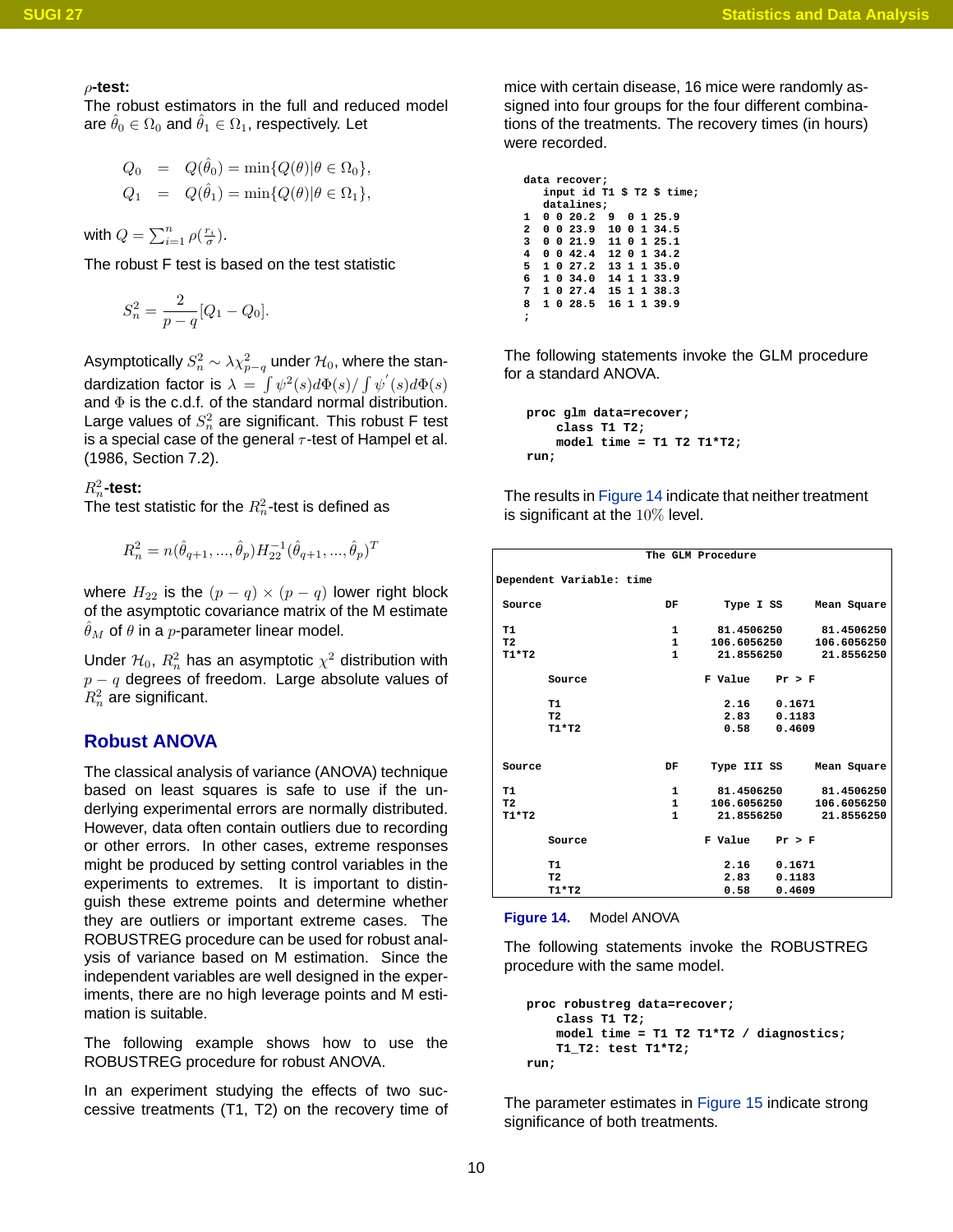| The ROBUSTREG Procedure                                     |  |                                       |                |                  |                                                                                                          |                                                                |                                                                                                                                                                                        |  |  |
|-------------------------------------------------------------|--|---------------------------------------|----------------|------------------|----------------------------------------------------------------------------------------------------------|----------------------------------------------------------------|----------------------------------------------------------------------------------------------------------------------------------------------------------------------------------------|--|--|
| Parameter Estimates                                         |  |                                       |                |                  |                                                                                                          |                                                                |                                                                                                                                                                                        |  |  |
| Standard<br>95% Confidence<br>$Chi-$<br>Parameter<br>Square |  |                                       |                |                  |                                                                                                          |                                                                |                                                                                                                                                                                        |  |  |
|                                                             |  |                                       |                |                  |                                                                                                          |                                                                |                                                                                                                                                                                        |  |  |
|                                                             |  |                                       |                |                  |                                                                                                          |                                                                | 321.98                                                                                                                                                                                 |  |  |
| 0                                                           |  |                                       |                |                  |                                                                                                          | $-1.1514$                                                      | 5.56                                                                                                                                                                                   |  |  |
| 1                                                           |  |                                       |                |                  |                                                                                                          | 0.0000                                                         | $\bullet$                                                                                                                                                                              |  |  |
| 0                                                           |  | 1                                     |                |                  |                                                                                                          | $-1.9962$                                                      | 7.02                                                                                                                                                                                   |  |  |
| $\mathbf{1}$                                                |  |                                       |                |                  |                                                                                                          | 0.0000                                                         | $\bullet$                                                                                                                                                                              |  |  |
|                                                             |  | 1.                                    |                |                  |                                                                                                          | 7.7698                                                         | 0.00                                                                                                                                                                                   |  |  |
|                                                             |  |                                       |                |                  |                                                                                                          | 0.0000                                                         | $\bullet$                                                                                                                                                                              |  |  |
|                                                             |  |                                       |                |                  |                                                                                                          | 0.0000                                                         | $\bullet$                                                                                                                                                                              |  |  |
|                                                             |  |                                       |                |                  |                                                                                                          | 0.0000                                                         |                                                                                                                                                                                        |  |  |
|                                                             |  | 1                                     | 3.5346         |                  |                                                                                                          |                                                                |                                                                                                                                                                                        |  |  |
|                                                             |  |                                       |                |                  |                                                                                                          |                                                                |                                                                                                                                                                                        |  |  |
|                                                             |  |                                       |                |                  |                                                                                                          |                                                                |                                                                                                                                                                                        |  |  |
|                                                             |  |                                       |                |                  | < .0001                                                                                                  |                                                                |                                                                                                                                                                                        |  |  |
|                                                             |  |                                       | т1             | 0                | 0.0184                                                                                                   |                                                                |                                                                                                                                                                                        |  |  |
|                                                             |  |                                       | T1             | 1                |                                                                                                          |                                                                |                                                                                                                                                                                        |  |  |
|                                                             |  |                                       | T <sub>2</sub> | 0                | 0.0081                                                                                                   |                                                                |                                                                                                                                                                                        |  |  |
|                                                             |  |                                       | T <sub>2</sub> | $\mathbf{1}$     |                                                                                                          |                                                                |                                                                                                                                                                                        |  |  |
|                                                             |  |                                       | $T1*T2$        | 0<br>$\mathbf 0$ | 0.9490                                                                                                   |                                                                |                                                                                                                                                                                        |  |  |
|                                                             |  |                                       | $T1*T2$        | 0 <sub>1</sub>   |                                                                                                          |                                                                |                                                                                                                                                                                        |  |  |
|                                                             |  |                                       | $T1*T2$        | 10               |                                                                                                          |                                                                |                                                                                                                                                                                        |  |  |
|                                                             |  |                                       | $T1*T2$        | $1\quad1$        |                                                                                                          |                                                                |                                                                                                                                                                                        |  |  |
|                                                             |  |                                       | Scale          |                  |                                                                                                          |                                                                |                                                                                                                                                                                        |  |  |
|                                                             |  | 0 <sub>1</sub><br>$1\,0$<br>$1\quad1$ | $0\quad 0$     | DF Estimate      | $1 - 6.8307$<br>0.0000<br>$-7.6755$<br>0.0000<br>$-0.2619$<br>0.0000<br>0.0000<br>Parameter<br>Intercept | Error<br>0.0000<br>0.0000<br>Parameter Estimates<br>Pr > Chisq | Limits<br>1 36.7655 2.0489 32.7497 40.7814<br>2.8976 -12.5100<br>0.0000<br>2.8976 -13.3548<br>0.0000 0.0000<br>4.0979 -8.2936<br>0.0000 0.0000<br>$0.0000$ $0.0000$ $0.0000$<br>0.0000 |  |  |

<span id="page-10-0"></span>**Figure 15.** Model Parameter Estimates

The reason for the difference between the traditional ANOVA and the robust ANOVA is explained by [Figure](#page-10-1) [16,](#page-10-1) which shows that the fourth observation is an obvious outlier. Further investigation shows that the original value 24.4 for the fourth observation was recorded incorrectly.

| The ROBUSTREG Procedure |         |                    |         |        |  |  |  |  |
|-------------------------|---------|--------------------|---------|--------|--|--|--|--|
| Diagnostics             |         |                    |         |        |  |  |  |  |
|                         | Obs     | Robust<br>Residual | Outlier |        |  |  |  |  |
|                         | 4       | 5.7722             | $\star$ |        |  |  |  |  |
| Diagnostics Profile     |         |                    |         |        |  |  |  |  |
|                         | Name    | Percentage         |         | Cutoff |  |  |  |  |
|                         | Outlier | 0.0625             |         | 3.0000 |  |  |  |  |
|                         |         |                    |         |        |  |  |  |  |

<span id="page-10-1"></span>**Figure 16.** Diagnostics

[Figure 17](#page-10-2) displays the robust test results. The interaction between the two treatments is not significant.

|          | The ROBUSTREG Procedure |           |           |    |        |                     |  |  |  |  |
|----------|-------------------------|-----------|-----------|----|--------|---------------------|--|--|--|--|
|          |                         |           |           |    |        |                     |  |  |  |  |
|          | Robust Linear Tests     |           |           |    |        |                     |  |  |  |  |
|          | T1 T2                   |           |           |    |        |                     |  |  |  |  |
|          |                         |           |           |    |        |                     |  |  |  |  |
|          |                         | Test      |           |    | $chi-$ |                     |  |  |  |  |
| Test     |                         | Statistic | Lambda DF |    |        | Square $Pr > Chisq$ |  |  |  |  |
|          |                         |           |           |    |        |                     |  |  |  |  |
| Rho-test |                         | 0.0041    | 0.7977    | -1 | 0.01   | 0.9431              |  |  |  |  |
| Rn2-test |                         | 0.0041    |           | 1  | 0.00   | 0.9490              |  |  |  |  |

<span id="page-10-2"></span>**Figure 17.** Test of Significance

# **Graphical Displays**

Two particularly useful plots for revealing outliers and leverage points are a scatter plot of the robust residuals against the robust distances (RDPLOT) and a scatter plot of the robust distances against the classical Mahalanobis distances (DDPLOT). You can create these two displays using the data in the ODS table named DIAGNOSTICS.



<span id="page-10-3"></span>**Figure 18.** RDPLOT



#### <span id="page-10-4"></span>**Figure 19.** DDPLOT

For the hbk data, the following statements create a SAS data set named DIAGNOSTICS and produce the RDPLOT in [Figure 18](#page-10-3) and the DDPLOT in [Figure 19:](#page-10-4)

```
ods output Diagnostics=Diagnostics;
ods select Diagnostics;
```

```
proc robustreg data=hbk method=lts;
   model y = x1 x2 x3 /
```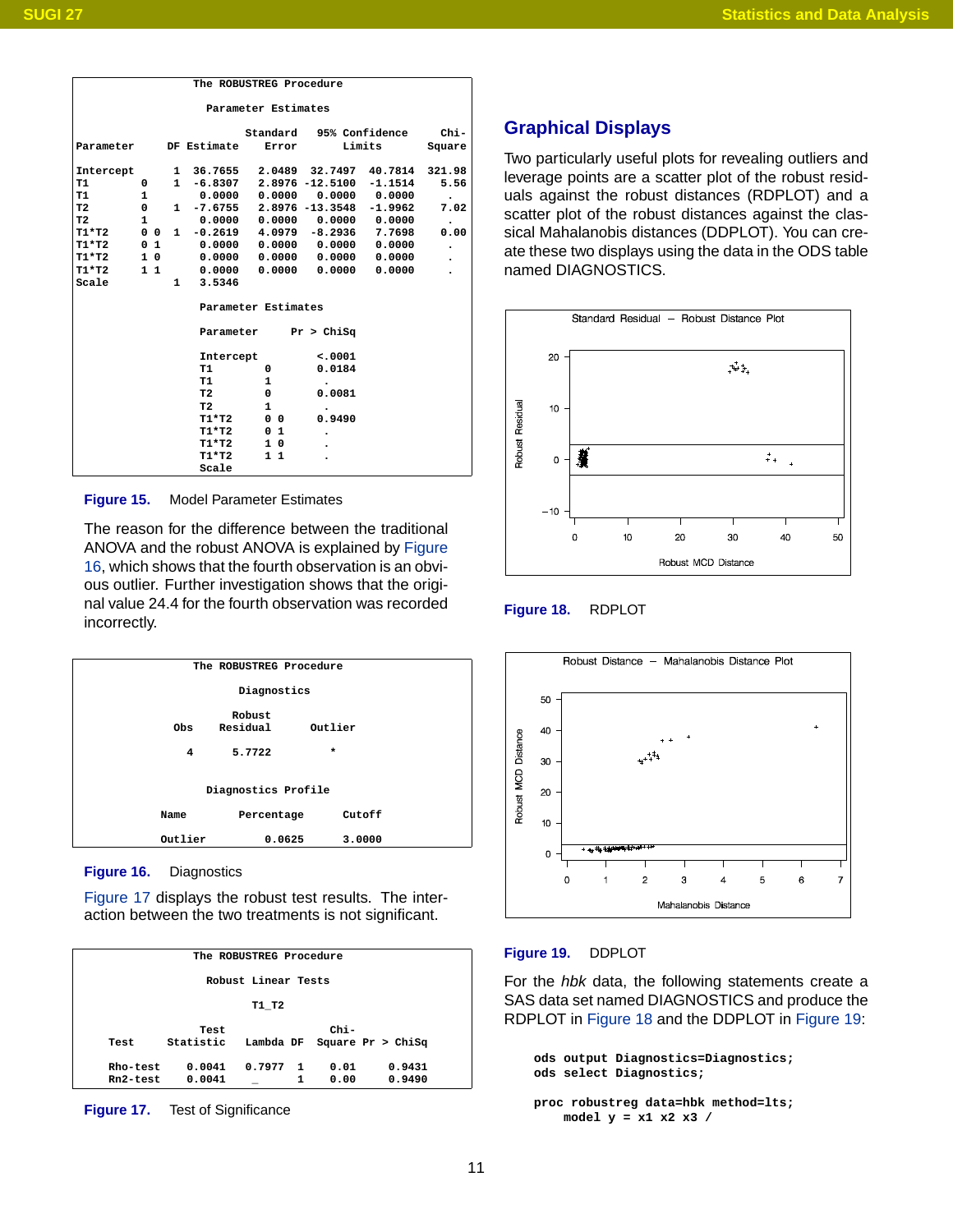```
diagnostics(all) leverage;
    id index;
run;
title "Standard Residual -
       Robust Distance Plot";
symbol v=plus h=2.5 pct;
proc gplot data=Diagnostics;
   plot RResidual * Robustdis /
         hminor = 0
         vminor = 0
         vaxis = axis1
         vref = -3 3
         frame;
         axis1 label = ( r=0 a=90 );
run;
title "Robust Distance -
       Mahalanobis Distance Plot";
symbol v=plus h=2.5 pct;
proc gplot data=Diagnostics;
    plot Robustdis * Mahalanobis /
        hminor = 0
         vminor = 0
         vaxis = axis1
         vref = 3.0575
         frame;
         axis1 label = ( r=0 a=90 );
run;
```
These plots are helpful in identifying outliers, good, and bad leverage points.

## **Scalability**

The ROBUSTREG procedure implements parallel algorithms for LTS- and S estimation. You can use the global SAS option CPUCOUNTS to specify the number of threads to use in the computation:

## **OPTIONS CPUCOUNTS=1-256|ACTUAL ;**

More details about multithreading in SAS Version 9 can be found in Cohen (2002).

The following table contains some empirical results for LTS estimation we got from using a single processor and multiple processors (with 8 processors) on a SUN multi-processor workstation (time in seconds):

```
RobustReg Timing and Speedup Results
for Narrow Data (10 regressors)
```

|         | num  | Time 8  | Unthreaded |
|---------|------|---------|------------|
| numObs  | Vars | threads | time       |
| 50000   | 10   | 7.78    | 5.90       |
| 100000  | 10   | 10.70   | 23.54      |
| 200000  | 10   | 23.49   | 80.30      |
| 300000  | 10   | 41.41   | 171.03     |
| 400000  | 10   | 63.20   | 296.30     |
| 500000  | 10   | 93.00   | 457.00     |
| 750000  | 10   | 173.00  | 1003.00    |
| 1000000 | 10   | 305.00  | 1770.00    |
|         |      |         |            |

**RobustReg Timing and Speedup Results for Narrow Data (10 regressors)**

|         |          | Scalable     |
|---------|----------|--------------|
|         |          | speedup with |
|         | Scalable | intercept    |
| numObs  | speedup  | adjustment   |
| 50000   | 0.75835  | 1.26137      |
| 100000  | 2,20000  | 2.24629      |
| 200000  | 3.41848  | 3.44375      |
| 300000  | 4.13016  | 4.01907      |
| 400000  | 4.68829  | 4.28268      |
| 500000  | 4.91398  | 4.33051      |
| 750000  | 5.79769  | 4.94009      |
| 1000000 | 5.80328  | 4.30432      |

**RobustReg Timing and Speedup Results for Wide Data (5000 observations)**

| num<br>Vars | num<br>Obs | <b>Time 8</b><br>threads time | Unthreaded | Scalable<br>speedup |
|-------------|------------|-------------------------------|------------|---------------------|
| 50          | 5000       | 17.69                         | 24.06      | 1.36009             |
| 100         | 5000       | 40.29                         | 76.45      | 1.89749             |
| 200         | 5000       | 128.14                        | 319.80     | 2.49571             |
| 250         | 5000       | 207.21                        | 520.15     | 2.51026             |

## **References**

- Akaike, H. (1974), "A New Look at the Statistical Identification Model," IEEE Trans. Automat Control **19**, 716–723.
- Brownlee, K. A. (1965), Statistical Theory and Methodology in Science and Engineering, 2nd ed. John Wiley & Sons, New York.
- Cohen, R. A. (2002), "SAS $^{\circledR}$  Meets Big Iron: High Performance Computing in SAS Analytic Procedures", Proceedings of the Twenty-Seventh Annual SAS Users Group International Conference, Cary, NC: SAS Institute Inc.
- Coleman, D. Holland, P., Kaden, N., Klema, V., and Peters, S. C. (1980), "A system of subroutines for iteratively reweighted least-squares computations," ACM Transactions on Mathematical Software, **6**, 327-336.
- De Long, J.B., Summers, L.H. (1991), "Equipment investment and economic growth". Quarterly Journal of Economics, **106**, 445-501.
- Hampel, F. R., Ronchetti, E.M., Rousseeuw, P.J. and Stahel, W.A. (1986), Robust Statistics, The Approach Based on Influence Functions, John Wiley & Sons, New York.
- Hawkins, D. M., Bradu, D. and Kass, G. V. (1984), "Location of several outliers in multiple regression data using elemental sets," Technometrics , **26**, 197-208.